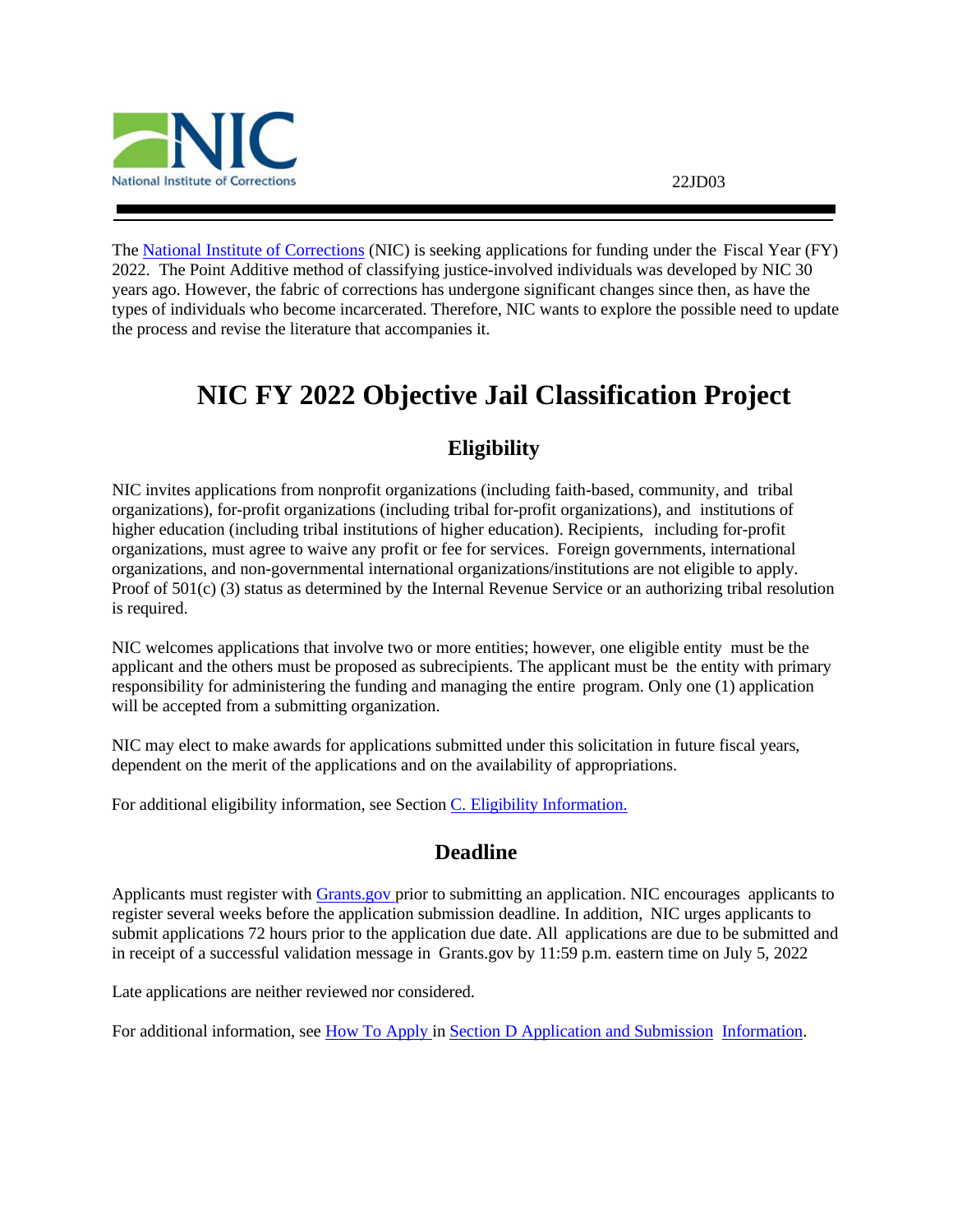# **Contact Information**

<span id="page-1-0"></span>For programmatic questions concerning this solicitation contact Mike Jackson, Correctional Program Specialist, National Institute of Corrections [mpjackson@bop.gov.](mailto:mpjackson@bop.gov) Responses to programmatic questions will be posted on NIC's website for public review. The website will be updated regularly and postings will remain on the website until the closing date of this solicitation.

For technical assistance with submitting an application, contact the Grants.gov Customer Support Hotline at 800-518-4726 or 606-545-5035, or via e-mail to [support@grants.gov.](mailto:support@grants.gov) Hotline hours of operation are 24 hours a day, 7 days a week, except federal holidays.

Applicants who experience unforeseen Grants.gov technical issues beyond their control that prevent them from submitting their application by the deadline must e-mail the NIC at [BOP-NIC/General@bop.gov](mailto:BOP-NIC/General@bop.gov)  within 24 hours after the application deadline and request approval to submit their application. Additional information on reporting technical issues is found under "Experiencing Unforeseen Grants.gov Technical Issues" in the How To [Apply s](#page-21-0)ection.

> Grants.gov number assigned to this announcement: 22JD03 Release date: May 4, 2022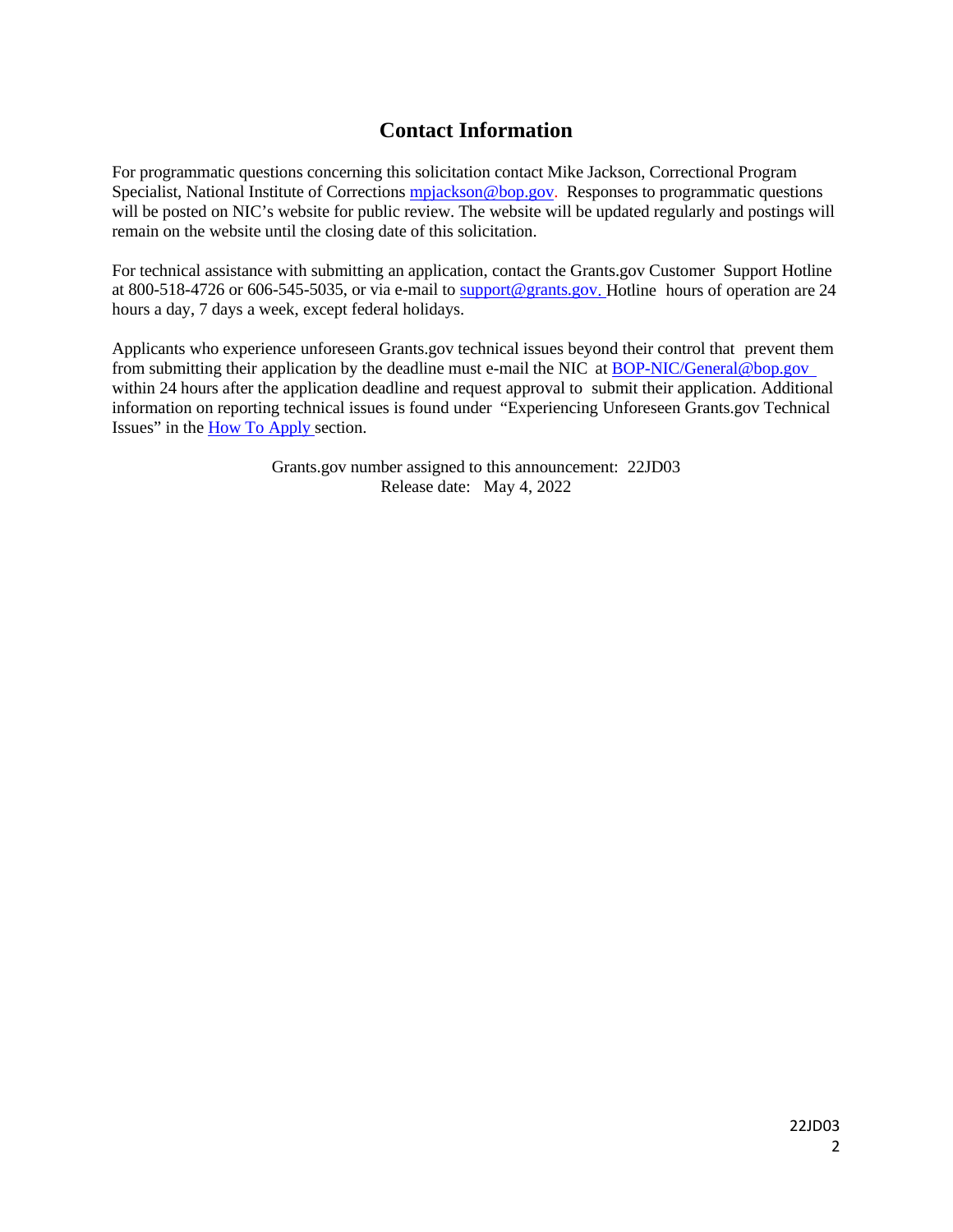| <b>Contents</b> |        |
|-----------------|--------|
|                 |        |
|                 |        |
|                 |        |
|                 |        |
|                 |        |
|                 |        |
|                 |        |
|                 |        |
|                 |        |
|                 |        |
|                 |        |
|                 |        |
|                 |        |
|                 |        |
|                 |        |
|                 |        |
|                 |        |
|                 |        |
|                 |        |
|                 |        |
|                 |        |
|                 |        |
|                 |        |
|                 |        |
|                 |        |
|                 |        |
|                 |        |
|                 |        |
|                 |        |
|                 |        |
|                 |        |
|                 |        |
|                 | 22JD03 |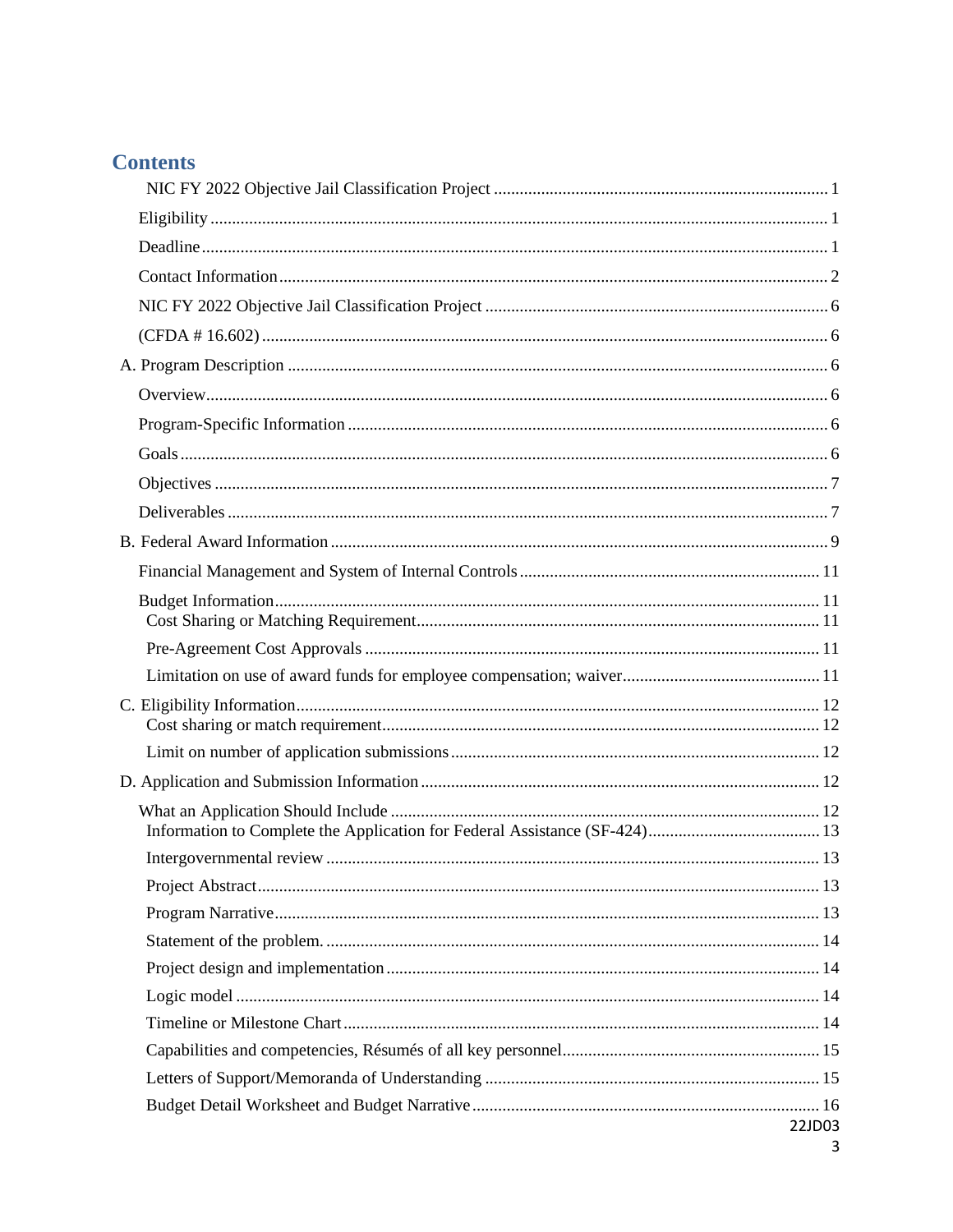| Acquire or maintain registration with the System for Award Management (SAM) 23          |    |
|-----------------------------------------------------------------------------------------|----|
| Acquire an Authorized Organization Representative (AOR) and a Grants.gov username and   |    |
|                                                                                         |    |
| How to Submit an Application to the National Institute of Corrections via Grants.gov 24 |    |
|                                                                                         |    |
|                                                                                         |    |
|                                                                                         |    |
|                                                                                         |    |
| Е.                                                                                      |    |
|                                                                                         | 27 |
|                                                                                         |    |
|                                                                                         |    |
|                                                                                         |    |
| F.                                                                                      |    |
|                                                                                         |    |
|                                                                                         |    |
|                                                                                         |    |
|                                                                                         |    |
| G.                                                                                      |    |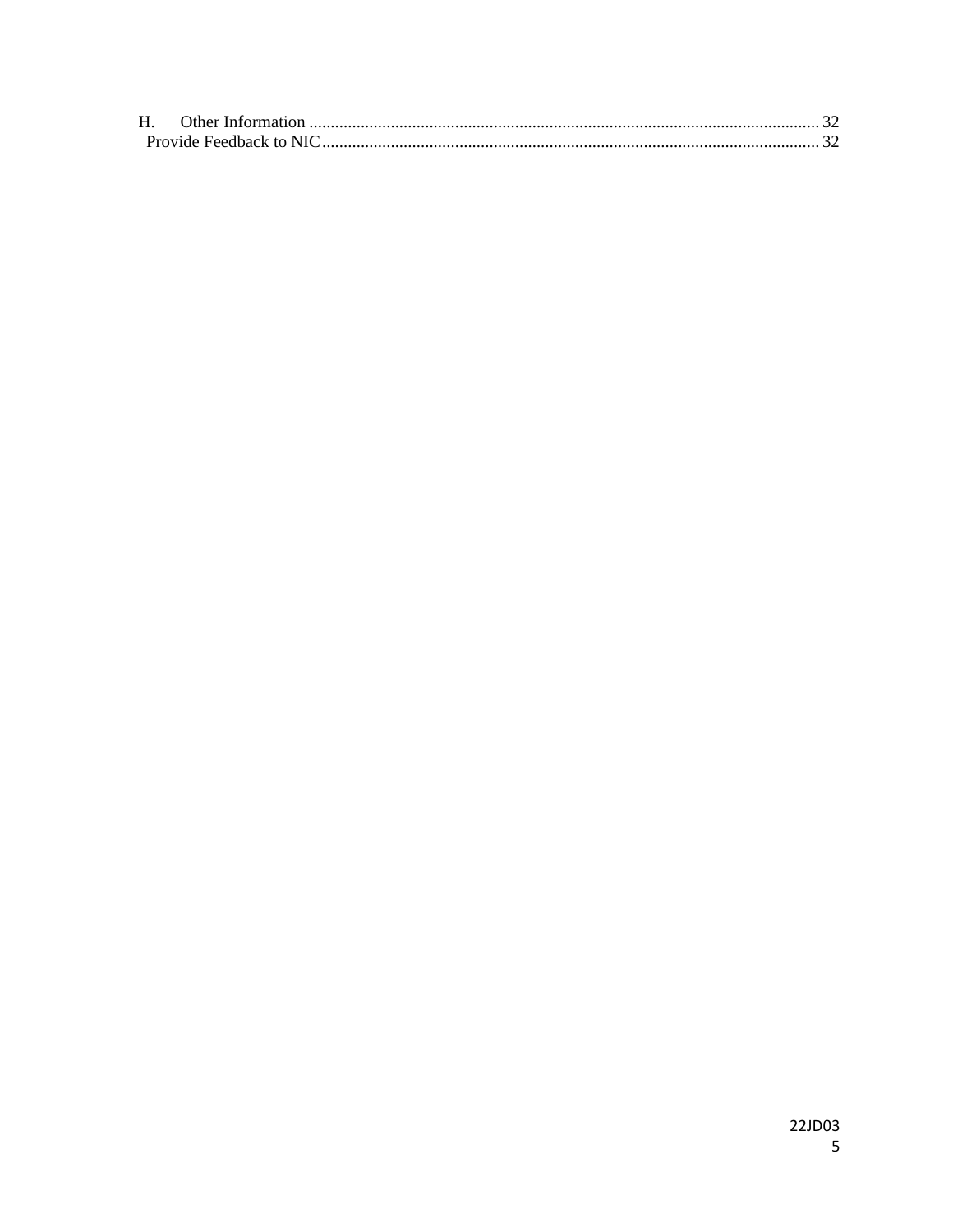# **NIC FY 2022 Objective Jail Classification Project (CFDA # 16.602)**

# <span id="page-5-2"></span><span id="page-5-1"></span><span id="page-5-0"></span>**A. Program Description**

# **Overview**

<span id="page-5-3"></span>Objective Jail Classification (OJC) should be the heart of every jail's operation. When incarcerated individuals are classified according to their risks and needs, proper management and rehabilitative programs can then be set to address them more successfully. Since the inception of NIC's Point Additive Classification process, the field has seen increases in female intakes, and changes in the levels of seriously mentally ill and substance-addicted arrestees. Violent gang membership has risen and rival members need to be kept separate but still have their needs addressed equitably.

New laws such as the Prison Rape Elimination Act (PREA) have been enacted, which specifically address many functions of a jail's operation to increase inmate and staff safety that need to be taken into account but were not part of the original process.

Accurate inmate classification also plays a key role in determining facility designs for jurisdictions replacing outdated and/or dilapidating jails. Determining the security levels for housing areas and types of recreational and program spaces allows the funding authority to hone in on more precise expenses. Statutory Authority: Public Law 93-415

# **Program-Specific Information**

<span id="page-5-4"></span>NIC would like to convene a meeting of Subject Matter Experts or SMEs (up to 3 researchers and 3 practitioners, identified with the NIC Program Manager) to examine the mechanisms of the Point Additive Process along with changes in the field to determine if changes to the process or simply changes in the application of the process are necessary. Prior to the meeting, attendees will also be provided with the report on a newly developed process by the San Bernardino County Sheriff's Department. Upon discussion of the report the attendees will develop suggestions to implement the changes and prepare the SBCSD process for validation. The meeting will be conducted utilizing a facilitator with experience in effective meeting techniques to keep the conversations on track and productive and record the proceedings and produce a written report.

Based on the outcomes of the proceedings, the awardee will develop a plan of action for NIC to use to enable the identified changes to be made and the process revalidated. If no major process changes are identified during the meeting**,** the awardee will make appropriate application amendments to the NIC publication *"Objective Jail Classification Systems: A Guide for Jail Administrators"* to provide the field with an updated reference to implement and utilize the process. The awardee will also produce a plan of action to assist the SBCSD in implementing the process changes.

# <span id="page-5-5"></span>**Goals**

1. Ensure that the jails in the country have access to an updated and accurate classification process. 2. Based on the outcomes of the meeting, if no significant process changes are identified, edit and update the NIC publication *"Objective Jail Classification Systems: A Guide for Jail Administrators."* 3. Examine the findings of the report on the San Bernardino County Sheriff's Office's classification process and develop a plan of action to assist the SBCSD in implementing the changes and preparing for process validation.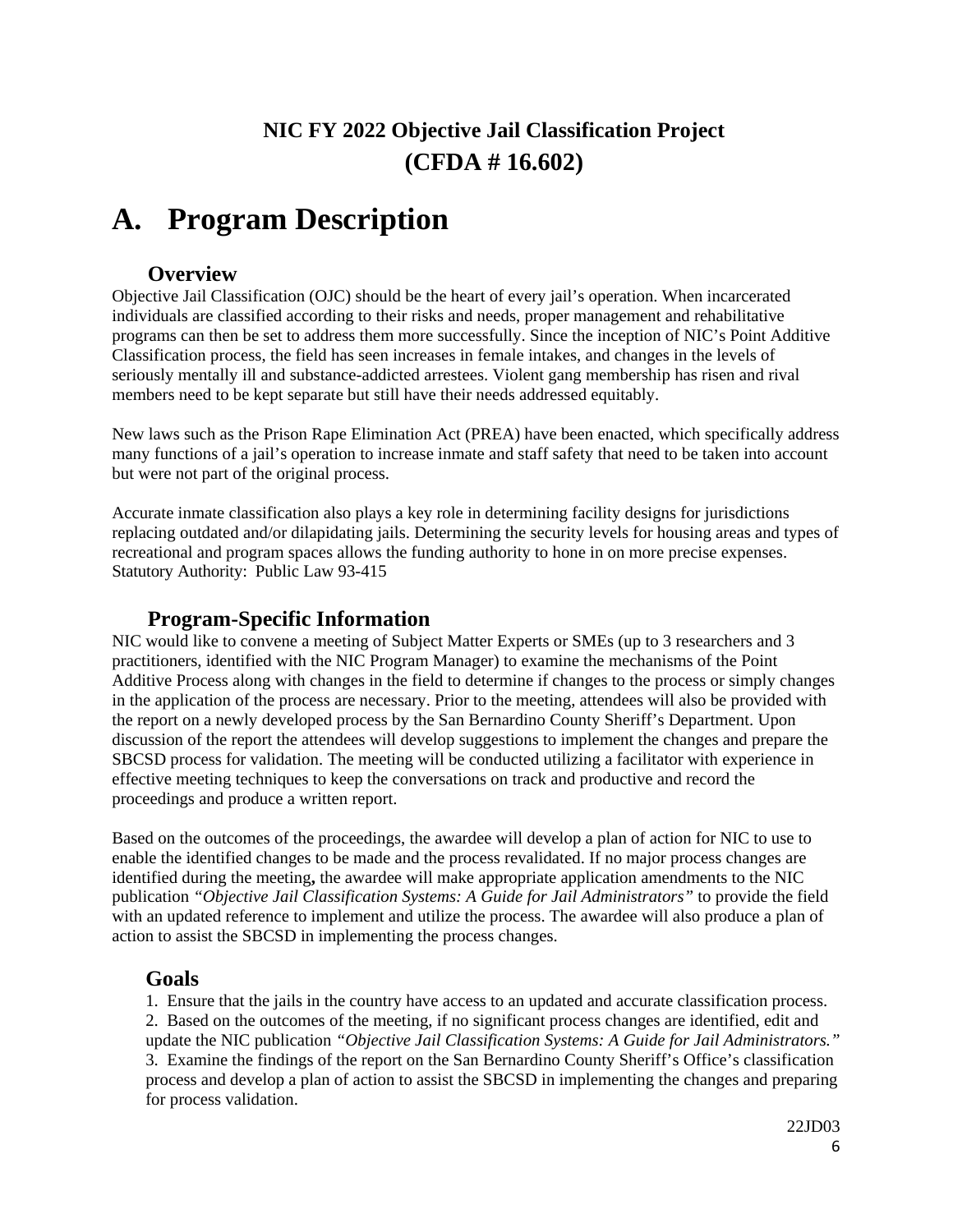# <span id="page-6-0"></span>**Objectives**

- 1. Through a meeting of SMEs, determine what, if any, changes are necessary to the Point Additive Classification process to ensure its continued validity in the field.
	- a. If significant process changes are identified, then a plan of action will be developed to address the changes and revalidate the process.
	- b. If no significant process changes are identified, the application instructions will be updated to address the current challenges the field is experiencing.

# <span id="page-6-1"></span>**Deliverables**

1. A second edition of the *"Objective Jail Classification Systems: A Guide for Jail Administrators"* publication to reflect new concerns such as the American with Disabilities Act (ADA), the Prison Rape Elimination Act, and other correctional concerns that the field is now facing that were not present at the time of the first edition.

**2.** A written plan of action for assistance to the SBCSD with the necessary changes to prepare their system for validation.

Applications must include in Program Narrative and Budget Narrative the incorporation of products delivered meet Plain Language and 508 Standards.

# **NIC Staff Responsibilities**

Cooperative Agreements require significant staff involvement excluding the basic monitoring of the project, progress, deliverables and reports.

Significant staff involvement will include:

- Approval of subject matter experts
- Attendance and input at meetings
- Review and approval of publication
- Work collaboratively on the deliverables

In addition to the strategy and content of the program design, the successful applicant must complete the deliverables specified in the statement of work and program description during the project period. The program narrative should reflect how the applicant will accomplish these activities.

Before approving a deliverable, NIC reserves the right to test the deliverable against the applicant's Section 508 claims. If NIC determines that the applicant's claims were false and at higher level of conformance than what was actually received, NIC may, at its option, reject the deliverable and require the applicant to remediate the deliverable to align with the applicant's stated Section 508 conformance claims before its approval.

Additionally before approving a deliverable, NIC reserves the right to review the applicant's deliverables for conformance to federal plain writing guidelines and NIC Guidelines for Preparing and Submitting Manuscripts for Publication. If NIC determines that the applicant's deliverables do not meet all applicable guidelines, NIC may, at its option, reject the deliverable and require the applicant to remediate the deliverable align with those guidelines.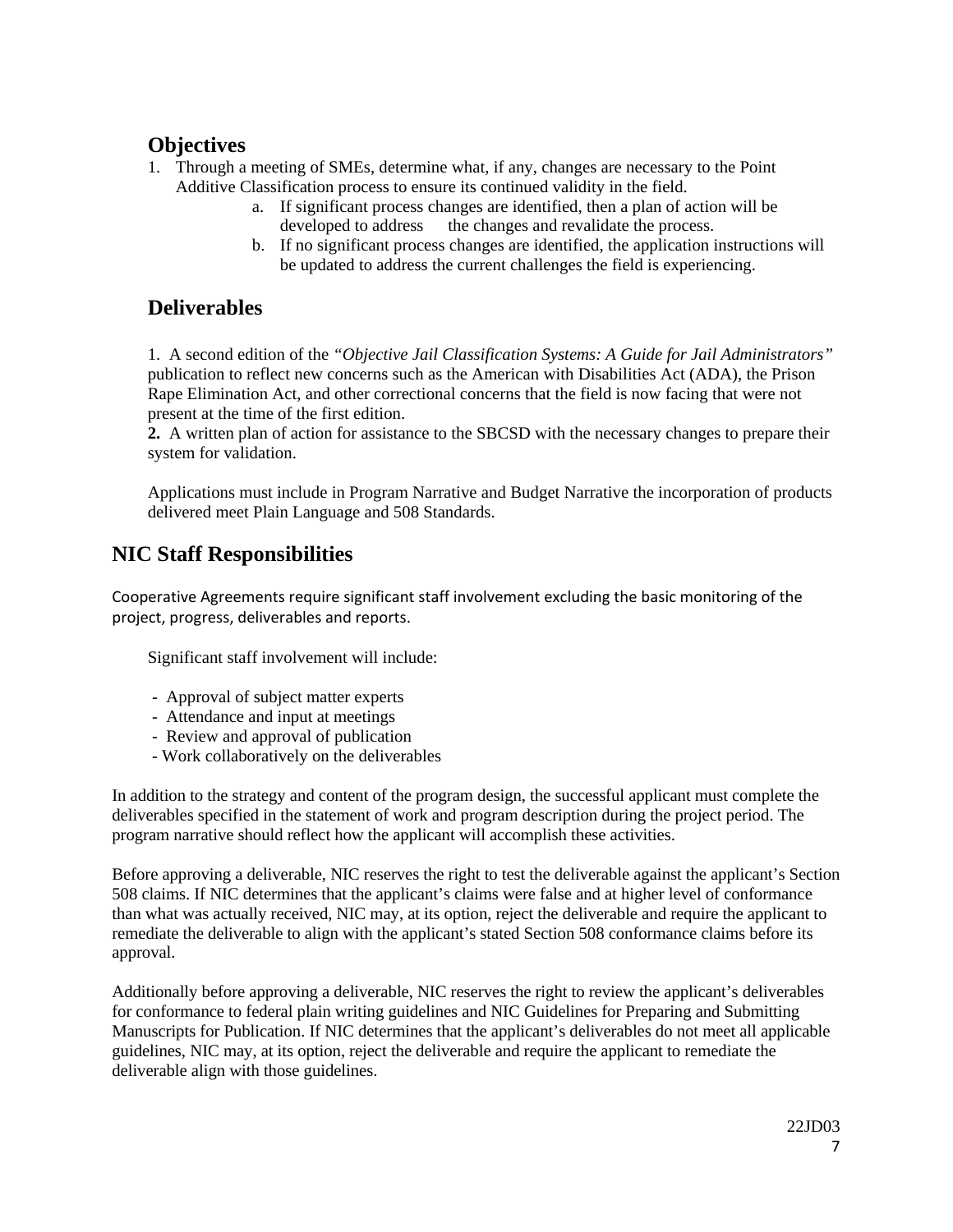## **Evidence-Based Programs or Practices**.

NIC strongly emphasizes the use of data and evidence in policy making and program development.

- improving the quantity and quality of evidence NIC generates;
- integrating evidence into program, practice, and policy decisions within NIC and the field; and
- improving the translation of evidence into practice.

NIC considers programs and practices to be evidence-based when their effectiveness has been demonstrated by causal evidence, generally obtained through one or more outcome evaluations. Causal evidence documents a relationship between an activity or intervention (including technology) and its intended outcome, including measuring the direction and size of a change, and the extent to which a change may be attributed to the activity or intervention. Causal evidence depends on the use of scientific methods to rule out, to the extent possible, alternative explanations for the documented change. The strength of causal evidence, based on the factors described above, will influence the degree to which NIC considers a program or practice to be evidence-based.

### **Accessibility Requirements**

Section 508 of the Rehabilitation Act, as amended by the Workforce Investment Act of 1998 (P.L. 105- 220) requires that when federal agencies develop, buy, maintain, or use information and communication technology (ICT), it shall be accessible to people with disabilities. Federal employees and members of the public who have disabilities must have access to and use of information and data comparable to employees and members of the public without disabilities.

Deliverables submitted as part of this project must conform to the Revised Section 508 Standards (see 36 C.F.R. § 1194.1 & Apps. A, C & D), which are available online at

[https://www.govinfo.gov/content/pkg/CFR-2017-title36-vol3/xml/CFR-2017-title36-vol3-part1194.xml.](https://www.govinfo.gov/content/pkg/CFR-2017-title36-vol3/xml/CFR-2017-title36-vol3-part1194.xml) All functional performance criteria apply when the requirements outlined Chapters 4–6 of the Revised 508 Standards either (1) do not address one or more functions of ICT or (2) provide lower accessibility and usability for people with disabilities than would be provided by using alternative design or technology. All Web Content Accessibility Guidelines (WCAG) Level A and AA success criteria and 502 Interoperability with Assistive Technology and 503 Application of the Revised 508 Standards apply. All requirements for hardware features, components, and support services and documentation also apply. See <https://www.section508.gov/>

### **Plain Language Requirements**

The Plain Writing Act of 2010 requires federal agencies to use plain writing in documents that are necessary for obtaining government funding, providing information about federal government benefits or services, or explaining to the public how to comply with a requirement that the federal government administers or enforces. The Act also requires agencies to use plain writing in every paper or electronic letter, publication, form, notice, or instruction. Its purpose is to improve the effectiveness and accountability of federal agencies. See<http://www.nicic.gov/plainlanguage> and <https://plainlanguage.gov/law/>

Deliverables submitted as part of this project must adhere to the federal plain writing guidelines, which are available at [https://www.plainlanguage.gov/guidelines/,](https://www.plainlanguage.gov/guidelines/) and the NIC Guidelines for Preparing and Submitting Manuscripts for Publication, which is available a[t https://www.nicic.gov/plainlanguage.](https://www.nicic.gov/plainlanguage)

### **Additional resources**

NIC training and technical assistance awardee standards. NIC has developed the TA Handbook] to promote among providers the consistency and quality of NIC-sponsored training and technical assistance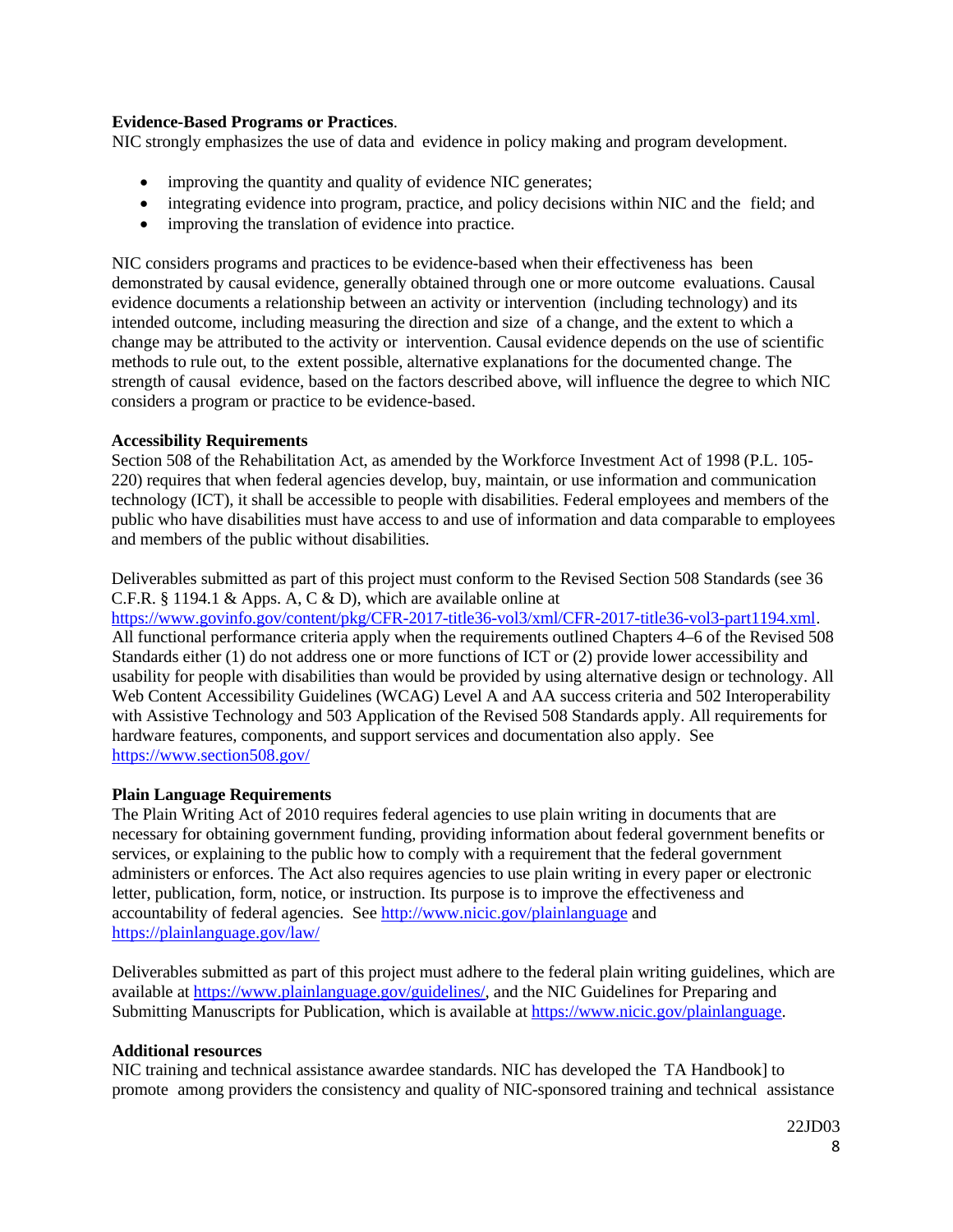and to advance common expectations of performance excellence. The standards present minimum expectations that providers must meet for effective practice in the planning, coordination, delivery, and evaluation of training.

# <span id="page-8-0"></span>**B. Federal Award Information**

NIC expects to make one award for as much as \$100,000.00 for a 12-month project period, beginning on August 19, 2022. Requests for amounts in excess of a total of \$100,000.00, including direct and indirect costs will not be considered.

Type of award. NIC expects to make an award from this solicitation in the form of a [cooperative](https://www.ecfr.gov/current/title-2/subtitle-A/chapter-II/part-200/subpart-A/subject-group-ECFR2a6a0087862fd2c/section-200.1) [agreement](https://www.ecfr.gov/current/title-2/subtitle-A/chapter-II/part-200/subpart-A/subject-group-ECFR2a6a0087862fd2c/section-200.1) which is a particular type of grant used when NIC expects to have ongoing substantial involvement in award activities. Substantial involvement includes direct oversight and involvement with the grantee organization in implementation of the grant but does not involve day-to-day project management, additional information on the substantial involvement can be found in Section A. See Administrative, [National Policy,](#page-27-0) and Other [Legal Requirements,](#page-27-0) under Section F. [Federal](#page-27-0) Award [Administration,](#page-27-0) for details regarding the federal involvement anticipated under an award from this solicitation.

All awards are subject to the availability of appropriated funds and to any modifications or additional requirements that may be imposed by law.

If the awardee demonstrates significant progress toward implementing project activities and achieving project goals, NIC may, in certain cases, provide supplemental non-competitive funding for FY 2023 and FY 2024 to the awardee. With the supplemental funding, the project period can be extended up to two additional 12-month increments for an overall project period of 36 months. Important considerations in decisions regarding supplemental funding include, among other factors, the availability of funding, strategic priorities, assessment of the quality of the management of the award (for example, timeliness and quality of progress reports), and assessment of the progress of the work funded under the Award.

Performance measures capture outcomes of cooperative agreement activities, demonstrating if programs accomplish goals and objectives. Performance measures. NIC requires all applicants to submit quarterly progress reports demonstrating progress towards completion of the work proposed under this solicitation. The performance measures for this solicitation outlined on the following page: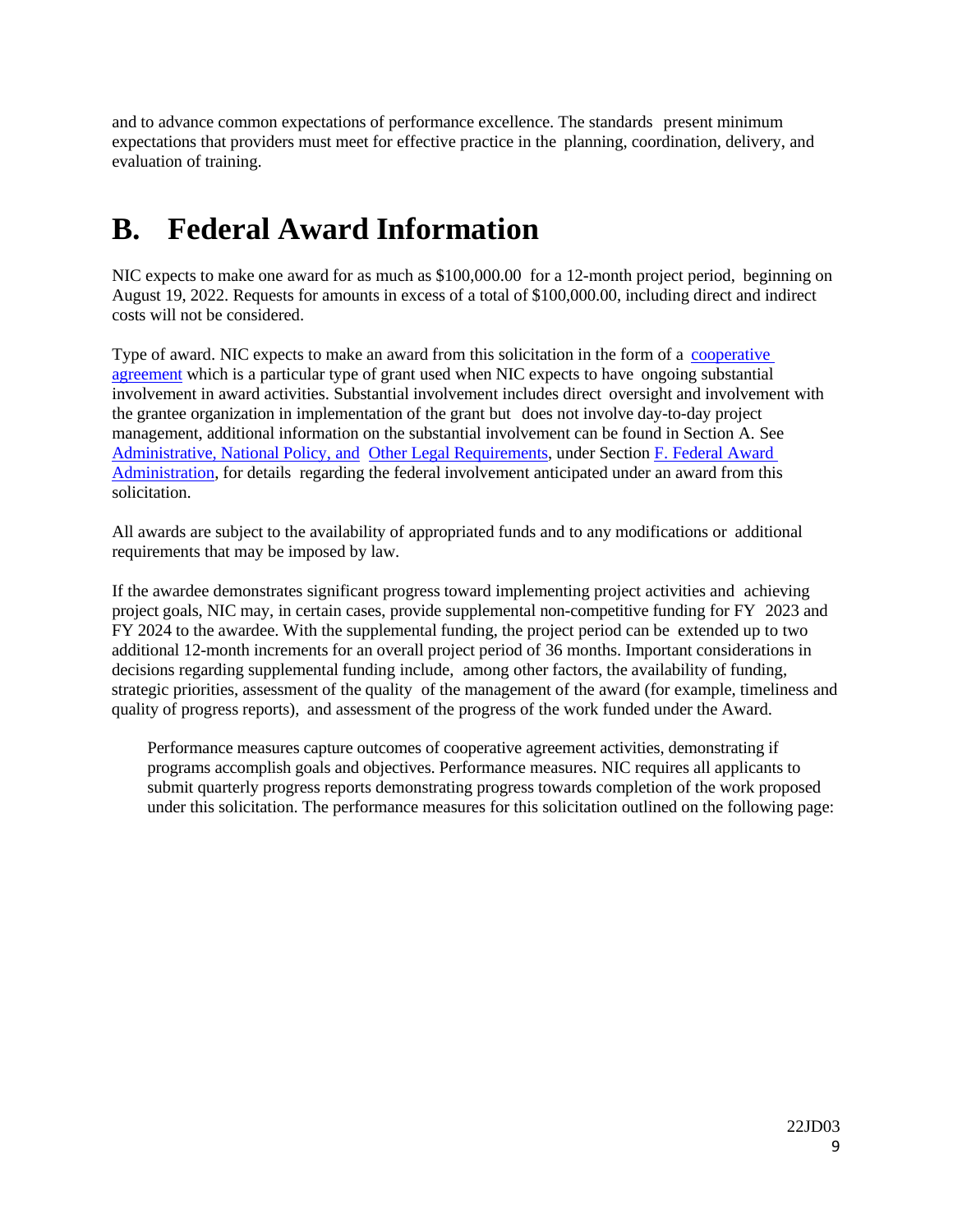| <b>Objective</b>                    | <b>Description</b><br><b>Performance</b> |                                      | <b>Data Grantee Provides</b> |  |
|-------------------------------------|------------------------------------------|--------------------------------------|------------------------------|--|
|                                     | <b>Measure(s)</b>                        |                                      |                              |  |
| Determination of                    | Meeting of SMEs                          | Conduct a meeting of SMEs and        | Written report of the        |  |
| any changes to the is scheduled and |                                          | record recommended changes           | meeting's proceedings and    |  |
| NIC Point Additive facilitated.     |                                          | and plan of action to address        | plan of action.              |  |
| Classification                      |                                          | changes.                             |                              |  |
| Process                             |                                          |                                      |                              |  |
| Update the                          | Manual updated                           | If the meeting yields no             | N/A                          |  |
| "Objective Jail                     |                                          | substantial changes to the system    |                              |  |
| Classification                      |                                          | then the manual will be updated      |                              |  |
| Systems: A Guide                    |                                          | to reflect the review of the         |                              |  |
| for Jail                            |                                          | process and include any              |                              |  |
| Administrators"                     |                                          | instructions to assist practitioners |                              |  |
| publication.                        |                                          | in addressing current trends in      |                              |  |
|                                     |                                          | local corrections.                   |                              |  |
| Pre-validation                      | Detailed plan of                         | Plan of action will be based on      | Written report of meeting    |  |
| assistance to the                   | action                                   | observations and suggestions         | participants' suggestions    |  |
| San Bernardino                      |                                          | from NIC TA report to                | for assistance to prepare    |  |
| County Sheriff's                    |                                          | implement changes to the             | the SBCSD for validation     |  |
| Department.                         |                                          | classification process to prepare    | of their process.            |  |
|                                     |                                          | it for validation.                   |                              |  |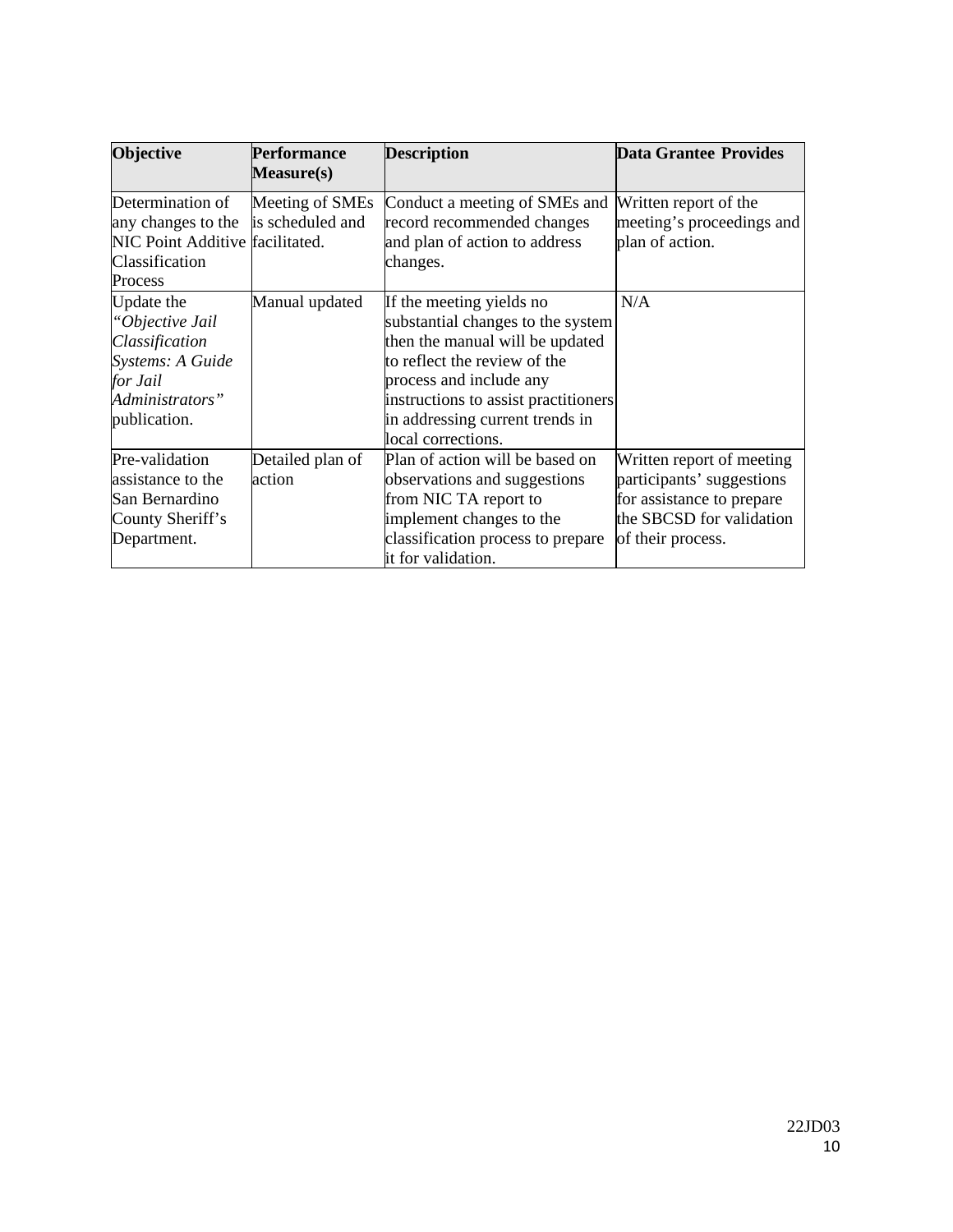# <span id="page-10-2"></span><span id="page-10-0"></span>**Financial Management and System of Internal Controls**

Award recipients and subrecipients (including recipients or subrecipients that are pass-through entities) must, as described in Part 200 Uniform Requirements as sent out as set out at 2 C.F.R. 200.303:

Establish and maintain effective internal control over the federal award that provides reasonable assurance that the nonfederal entity is managing the federal award in compliance with federal statutes, regulations, and the terms and conditions of the federal award. These internal controls should be in compliance with guidance in "Standards for Internal Control in the Federal Government" issued by the Comptroller General of the United States and the "Internal Control Integrated Framework", issued by the Committee of Sponsoring Organizations of the Treadway Commission (COSO).

Comply with federal statutes, regulations, and the terms and conditions of the federal awards.

Evaluate and monitor the nonfederal entity's compliance with statute, regulations, and the terms and conditions of federal awards.

Take prompt action when instances of noncompliance are identified, including noncompliance identified in audit findings.

Take reasonable measures to safeguard protected personally identifiable information and other information the federal awarding agency or pass-through entity designates as sensitive or the nonfederal entity considers sensitive consistent with applicable federal, state, and local laws regarding privacy and obligations of confidentiality.

# <span id="page-10-1"></span>**Budget Information**

### **Funding Restrictions**

Foreign Travel is not allowed unless prior written approval is received from Awarding Agency (NIC). Equipment purchases are not allowed. Construction is not an allowable activity.

### **Incentives or Stipends**

Unless specifically listed in Section A, NIC will not fund incentives or Stipends.

### <span id="page-10-3"></span>**Pre-Agreement Cost Approvals**

NIC does not typically approve pre-agreement costs; an applicant must request and obtain the prior written approval of NIC for all such costs. If approved, pre-agreement costs could be paid from grant funds consistent with a grantee's approved budget, and under applicable cost standards. However, all such costs prior to award and prior to approval of the costs are incurred at the sole risk of an applicant.

Generally, no applicant should incur project costs *before* submitting an application requesting federal funding for those costs. Should there be extenuating circumstances that appear to be appropriate for NIC's consideration as pre-agreement costs, the applicant should contact the point of contact listed on the title page of this announcement for details on the requirements for submitting a written request for approval.

#### <span id="page-10-4"></span>**Limitation on use of award funds for employee compensation; waiver**

With respect to any award of more than \$250,000 made under this solicitation, recipients may not use federal funds to pay total cash compensation (salary plus cash bonuses) to any employee of the award recipient at a rate that exceeds 110 percent of the maximum annual salary payable to a member of the Federal Government's Senior Executive Service (SES) at an agency with a Certified SES Performance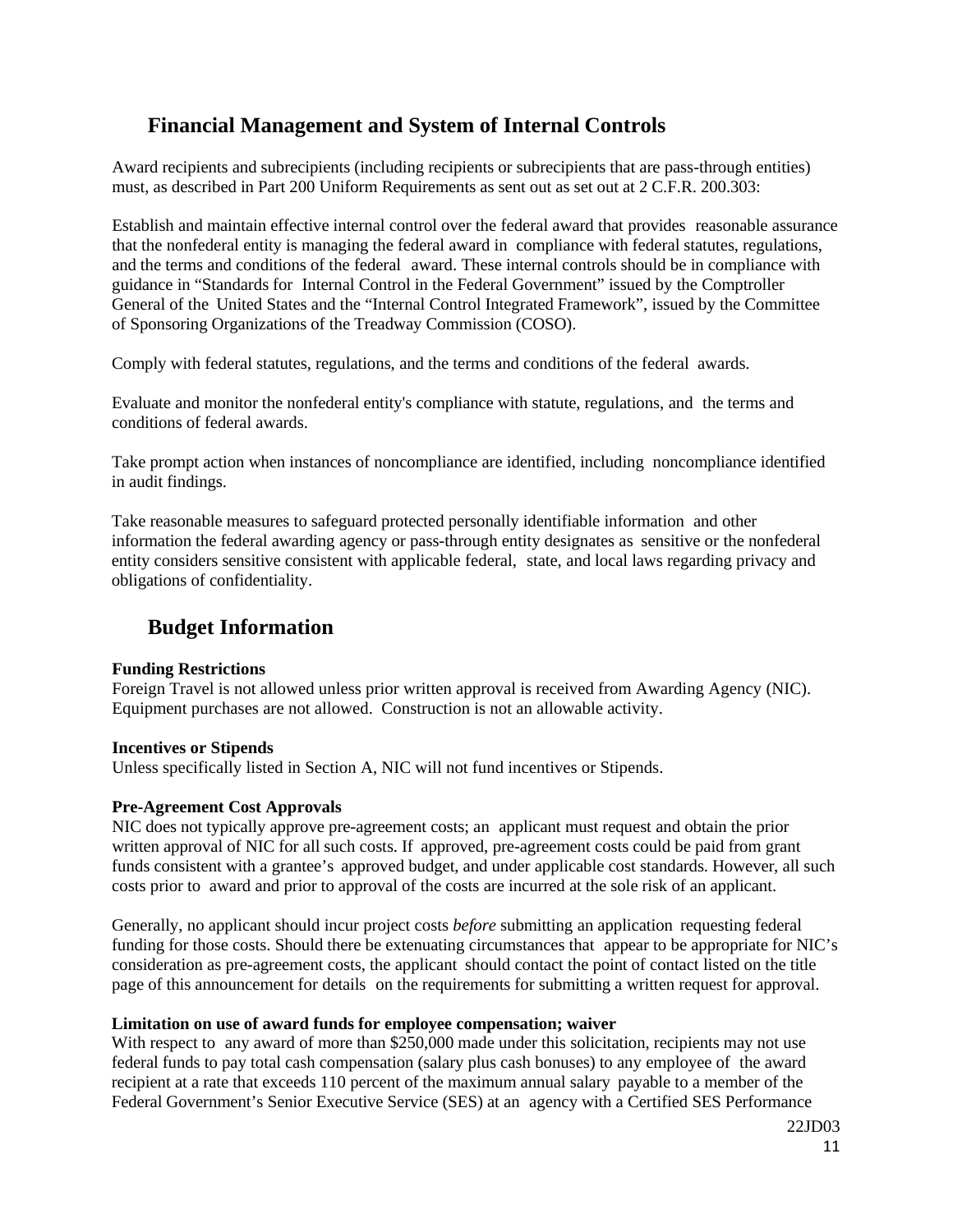Appraisal System for that year. The 2022 salary table for SES employees is available at the Office of Personnel Management [website.](https://www.opm.gov/policy-data-oversight/pay-leave/salaries-wages/#url=2021) Note: A recipient may compensate an employee at a greater rate, provided the amount in excess of this compensation limitation is paid with non-federal funds. (Any such additional compensation will not be considered matching funds where match requirements apply.)

# <span id="page-11-0"></span>**C. Eligibility Information**

NIC invites applications from nonprofit organizations (including faith-based, community, and tribal organizations), for-profit organizations (including tribal for-profit organizations), and institutions of higher education (including tribal institutions of higher education). Recipients, including for-profit organizations, must agree to waive any profit or fee for services. Foreign governments, international organizations, and non-governmental international organizations/institutions are not eligible to apply. Proof of 501(c) (3) status as determined by the Internal Revenue Service or an authorizing tribal resolution is required.

NIC welcomes applications that involve two or more entities; however, one eligible entity must be the applicant and the others must be proposed as subrecipients. The applicant must be the entity with primary responsibility for administering the funding and managing the entire program. Only one (1) application will be accepted from a submitting organization.

NIC may elect to make awards for applications submitted under this solicitation in future fiscal years, dependent on the merit of the applications and on the availability of appropriations.

# <span id="page-11-2"></span>**Cost Sharing or Matching Requirement**

This solicitation does not require cost sharing or match. However, if a successful application proposes a voluntary cost share or match amount, and NIC approves the budget, the total cost share or match amount shall be incorporated into the approved budget, and becomes mandatory and subject to audit. Cost sharing or match will not be used as a factor during the merit review of applications.

# <span id="page-11-3"></span>**Limit on Number of Application Submissions**

If an applicant submits multiple versions of the same application, NIC will review only the most recent system-validated version submitted. For more information on system-validated versions, see [How](#page-21-0) To [Apply.](#page-21-0)

# <span id="page-11-1"></span>**D. Application and Submission Information**

# <span id="page-11-4"></span>**What an Application Should Include**

Applicants should anticipate that if they fail to submit an application that contains all of the specified elements, it may negatively affect the review of their application; and, should a decision be made to make an award, it may result in the inclusion of special conditions that preclude the recipient from accessing or using award funds pending satisfaction of the conditions. [See attached checklist.](#page-32-0)

Moreover, applicants should anticipate that applications that are determined to be nonresponsive to the scope of the solicitation, do not request funding within the funding limit, or that do not include the application elements that NIC has designated to be critical, will neither proceed to peer review nor receive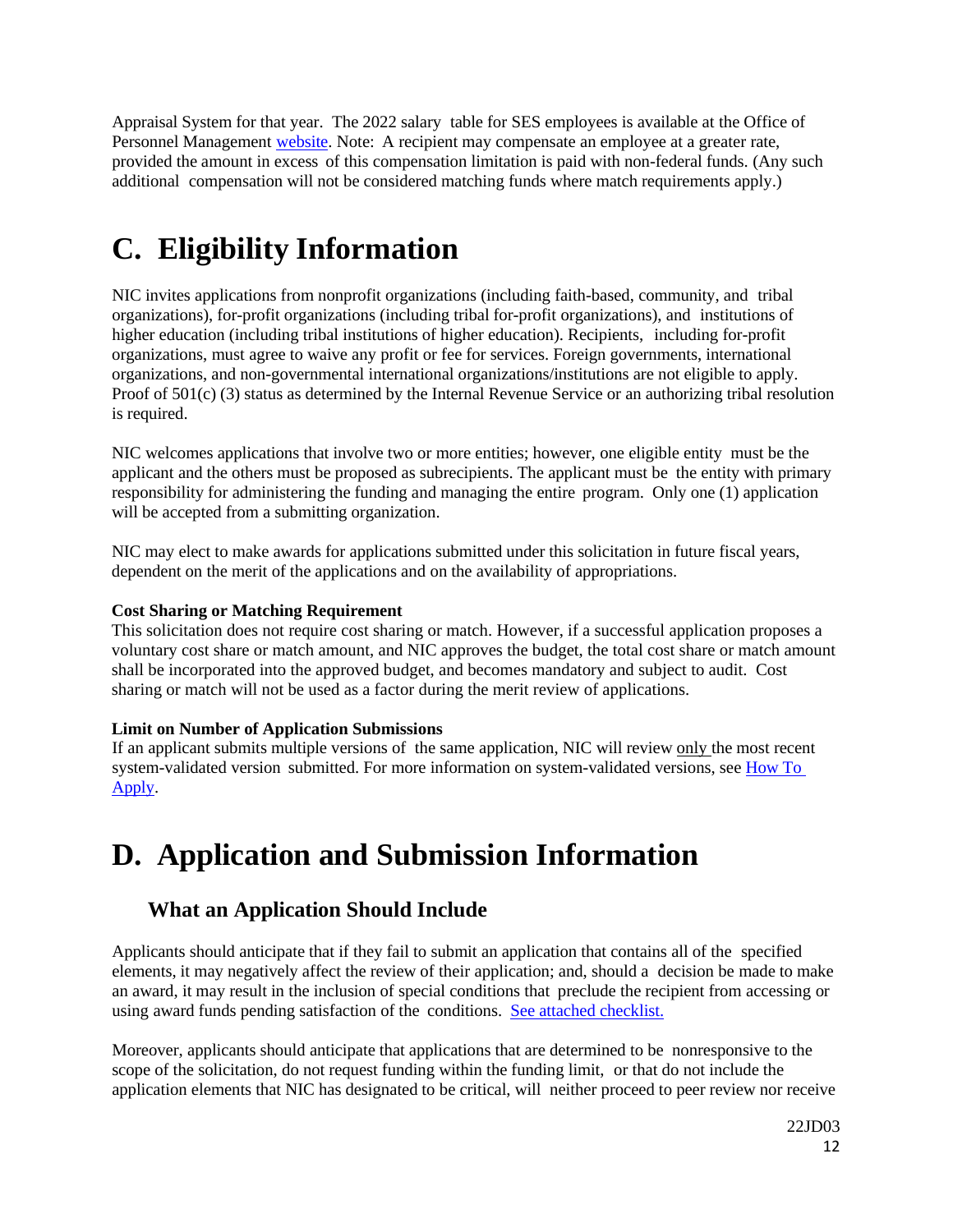further consideration. Under this solicitation, NIC has designated the following application elements as critical: Project Abstract, Program Narrative, Accessibility Conformance Report, Budget Detail Worksheet, Budget Narrative, Logic Model, Timeline or Milestone Chart and résumés of all key personnel.

Applicants should review the "Note on File Names and File Types" under How [To Apply t](#page-21-0)o be sure that they submit their applications in the permitted formats.

*NIC strongly recommends that applicants use appropriately descriptive file names (e.g*.*, "Accessibility Conformance Report", "Program Narrative," "Budget Detail Worksheet and Budget Narrative," "Timelines," "Memoranda of Understanding," "R*ésumés*") for all attachments. Also, NIC recommends that applicants include* résumés *in a single file.*

### <span id="page-12-0"></span>**Information to Complete the Application for Federal Assistance (SF-424)**

The SF-424 is a required standard form used as a cover sheet for submission of pre- applications, applications, and related information. This form can be found on [Grants.gov](https://www.grants.gov/web/grants/forms/sf-424-family.html) and NIC's website [https://nicic.gov/invitations-bid-and-requests-proposal.](https://nicic.gov/invitations-bid-and-requests-proposal)

## <span id="page-12-1"></span>**Intergovernmental review**

This funding opportunity is not subject to [Executive](http://www.archives.gov/federal-register/codification/executive-order/12372.html) Order 12372. (In completing the SF-424, applicants are to make the appropriate selection in response to question 19 to indicate that the "Program is not covered by E.O. 12372.")

## <span id="page-12-2"></span>**Project Abstract**

Applications must include a high-quality project abstract that summarizes the proposed project in 400 words or less. Project abstracts should be

- written for a general public audience;
- submitted as a separate attachment with "Project Abstract" as part of its file name; and
- single-spaced, using a standard 12-point font (Times New Roman) with 1-inch margins.

As a separate attachment, the project abstract will not count against the page limit for the program narrative.

The abstract should briefly describe the project's purpose, the population to be served, and the activities that the applicant will implement to achieve the project's goals and objectives. The abstract should describe how the applicant will measure progress toward these goals.

### <span id="page-12-3"></span>**Program Narrative**

Applicants must submit a program narrative that presents a detailed description of the purpose, goals, objectives, strategies, design, and management of the proposed program. The program narrative should be double-spaced with 1-inch margins, not exceeding 30 pages of 8½ by 11 inches, and use a standard 12 point font, preferably Times New Roman. Pages should be numbered "1 of 30," etc. The tables, charts, pictures, etc., including all captions, legends, keys, subtext, etc., may be single-spaced and will count in the 30-page limit. Material required under the Budget and Budget Narrative and Additional Attachments sections will not count toward the program narrative page count. Applicants may provide bibliographical references as a separate attachment that will not count toward the 30-page program narrative limit. If the program narrative fails to comply with these length-related restrictions, NIC may consider such noncompliance in peer review and in final award decisions.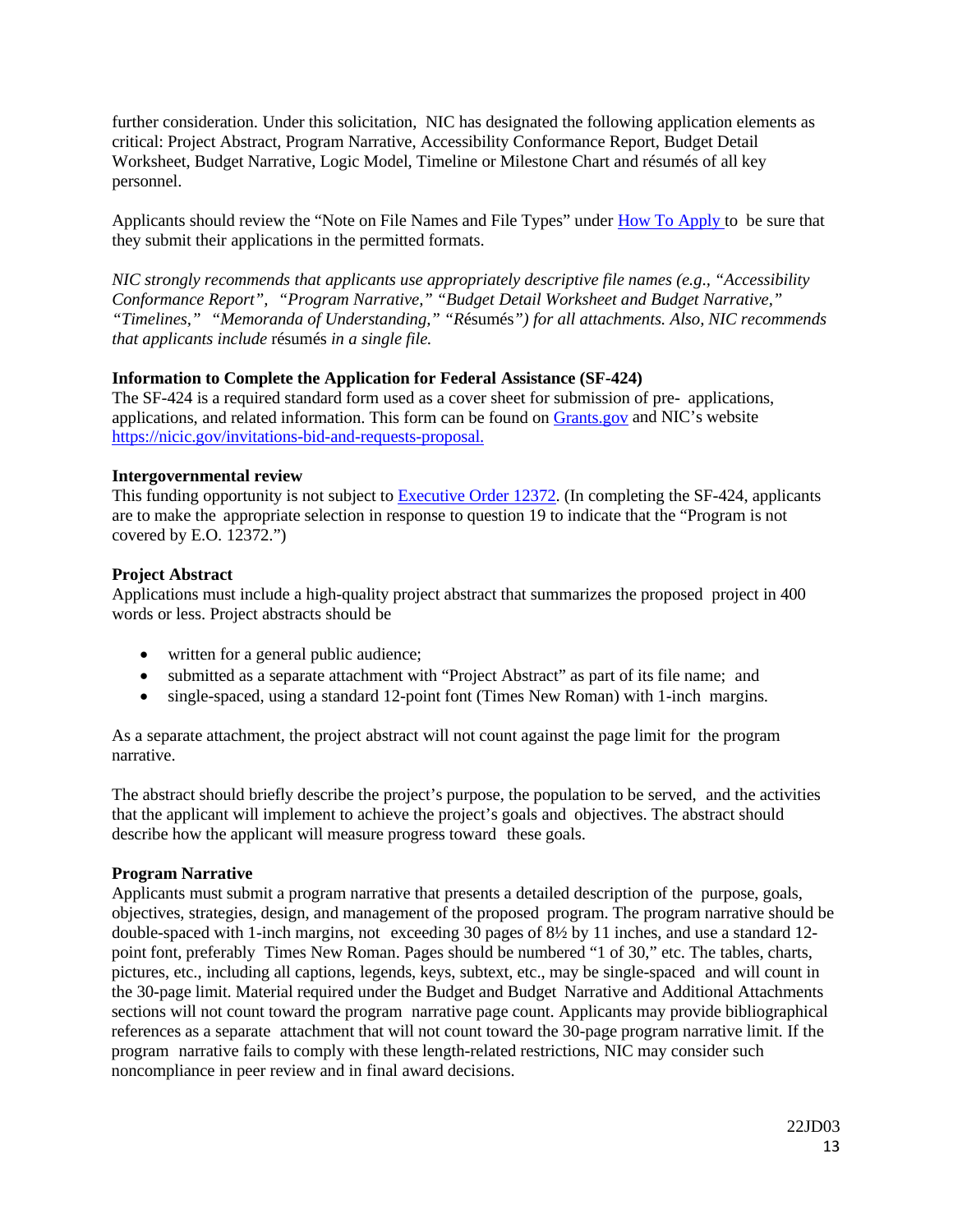The program narrative should address the following selection criteria: (1) statement of the problem; (2) goals, objectives, and performance measures; (3) program design and implementation; and (4) capabilities/competencies. The applicant should clearly delineate the connections between and among each of these sections. For example, the applicant should derive the goals and objectives directly from the problems to be addressed. Similarly, the project design section should clearly explain how the program's structure and activities will accomplish the goals and objectives identified in the previous section.

The following sections should be included as part of the program narrative:

# <span id="page-13-0"></span>**Statement of the problem.**

Applicants should describe any research or evaluation studies that relate to the problem and contribute to the applicant's understanding of its causes and potential solutions. While NIC expects applicants to review the research literature for relevant studies, they should also explore whether unpublished local sources of research or evaluation data are available.

Goals, objectives, and performance measures.

Applicants should describe the goals of the proposed training and technical assistance program and identify its objectives. When formulating the program's goals and objectives, applicants should be cognizant of the performance measures that NIC will require successful applicants to provide.

Goals. Applicants should describe the program's intent to deliver training and technical assistance, as described in the previous section and outline the project's goals.

Program objectives. Applicants should explain how the program will accomplish its goals. Objectives are specific, quantifiable statements of the project's desired results. They should be clearly linked to the training and technical assistance strategy identified in the preceding section and measureable.

NIC does not require applicants to submit performance measures data with their application. Performance measures are included as an alert that NIC will require successful applicants to submit specific data as part of their reporting requirements. For the application, applicants should indicate an understanding of these requirements and discuss how they will gather the required data, should they receive funding.

# <span id="page-13-1"></span>**Project Design and Implementation**

Applicants should detail how the project will operate throughout the funding period and describe the strategies that they will use to achieve the goals and objectives identified in the previous section. Applicants should describe how they will complete the deliverables stated in the Goals, Objectives, and Deliverables section on page 5. NIC encourages applicants to select evidence-based practices for their programs.

# <span id="page-13-2"></span>**Logic Model**

Applicants must include a logic model that graphically illustrates how the performance measures are related to the project's problems, goals, objectives, and design. Applicants should submit the logic model as a separate attachment, as stipulated in Additional Attachments.

# <span id="page-13-3"></span>**Timeline or Milestone Chart**

Applicants must submit a milestone chart that indicates major tasks associated with the goals and objectives of the project, assigns responsibility for each, and plots completion of each task by month or quarter for the duration of the award, using "Year 1," "Month 1," "Quarter 1," etc., not calendar dates.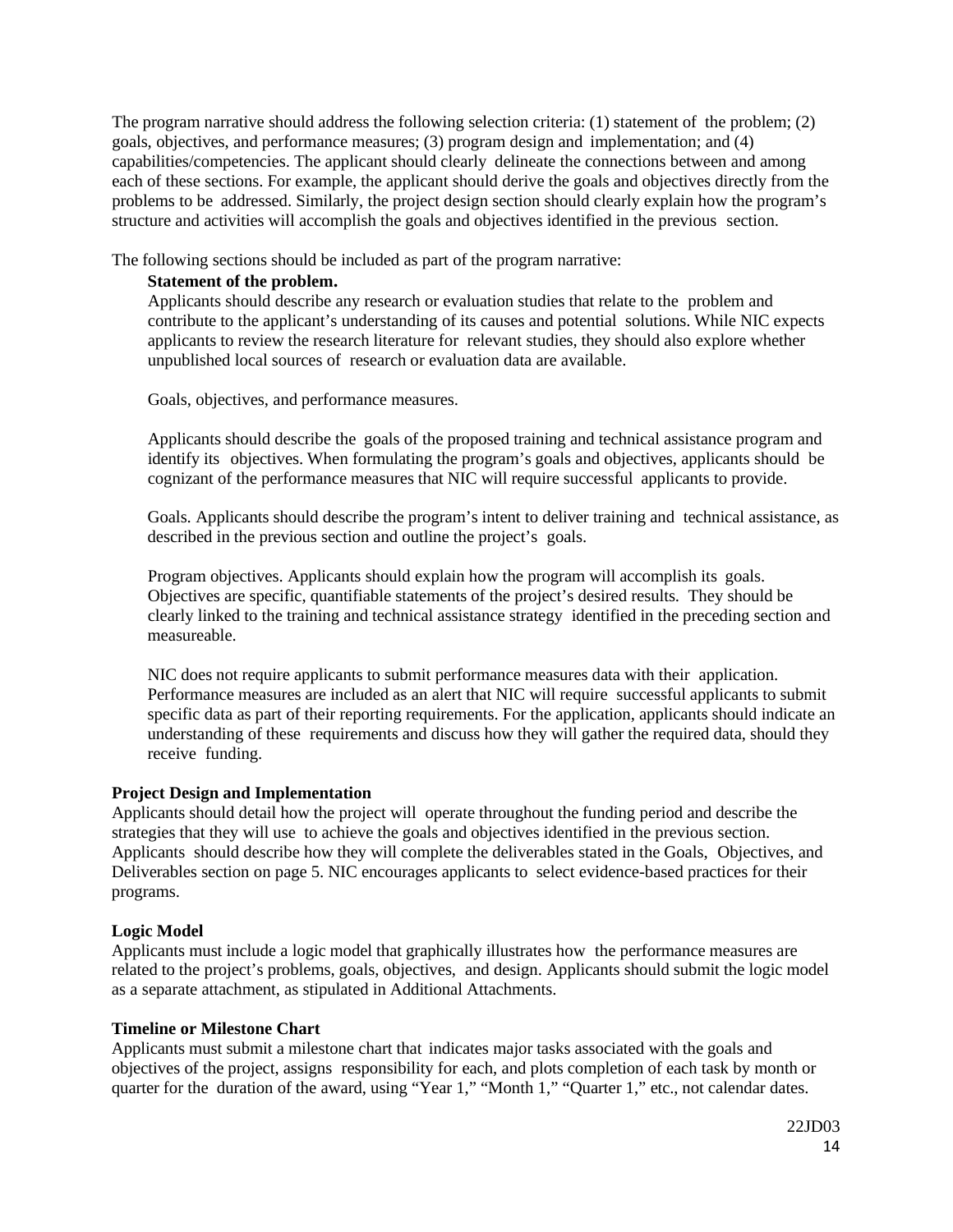Applicants should submit the timeline as a separate attachment, as stipulated in Additional Attachments, page 19. On receipt of an award, the recipient may revise the timeline, based on training and technical assistance that NIC will provide.

#### <span id="page-14-0"></span>**Capabilities and Competencies, Résumés of All Key Personnel**

This section should describe the experience and capability of the applicant organization and any contractors or subawards that the applicant will use to implement and manage this effort and its associated federal funding, highlighting any previous experience implementing projects of similar design or magnitude. Applicants should highlight their experience/capability/capacity to manage subawards, including details on their system for fiscal accountability. Management and staffing patterns should be clearly connected to the project design described in the previous section. Applicants should describe the roles and responsibilities of project staff and explain the program's organizational structure and operations. Applicants should include a copy of an organizational chart showing how the organization operates, including who manages the finances; how the organization manages subawards, if there are any; and the management of the project proposed for funding.

#### <span id="page-14-1"></span>**Letters of Support/Memoranda of Understanding**

If submitting a joint application, as described under Section C: Eligibility Information, page 1, applicants should provide signed and dated letters of support or memoranda of understanding for all key partners that include the following:

expression of support for the program and a statement of willingness to participate and collaborate with it:

description of the partner's current role and responsibilities in the planning process and expected responsibilities when the program is operational; and

estimate of the percentage of time that the partner will devote to the planning and operation of the project.

### **Accessibility Conformance Report**

Applicants must provide an Accessibility Conformance Report (ACR) for each type of Information and Communication Technology (ICT) (e.g., electronic document, web-based content, web-based training, podcast, or video) offered through this Cooperative Agreement. Create the ACR using the Voluntary Product Accessibility Template (VPAT) Version 2.1 or later, located at [https://www.itic.org/policy/accessibility/vpat.](https://www.itic.org/policy/accessibility/vpat) Complete each ACR in accordance with the instructions provided in the VPAT template.

Each ACR must address the applicable Section 508 requirements referenced in the statement of work and program description. Use the remarks/explanations column or additional narrative to explain how the ICT meets, fails to meet, or does not apply to the standards (e.g., user functionality, administrator functionality, and reporting). For ICT features that do not fully conform to Section 508 standards, describe your plan to remedy those features.

Finally, the applicant should describe the evaluation methods that were used to support Section 508 conformance claims. NIC reserves the right, prior to making an award decision, to perform testing on some or all of the applicant's proposed ICT items to validate Section 508 conformance claims made in the ACR.

#### **Plain Writing Attestation Letter**

For the deliverables offered with this Cooperative Agreement, applicants should provide a letter attesting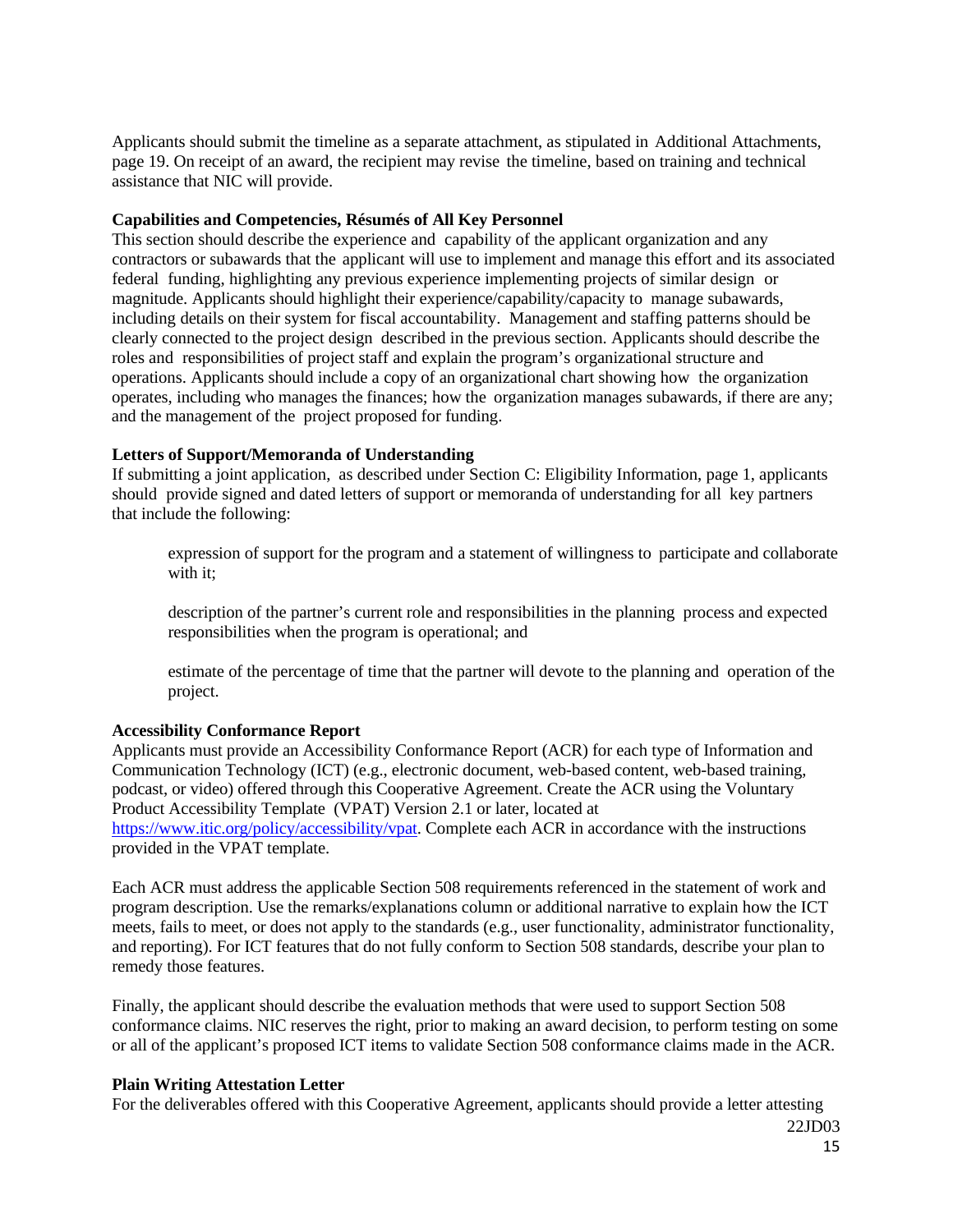<span id="page-15-1"></span>to the adherence of requirements of the Plain Writing Act of 2010 and NIC Guidelines for Preparing and Submitting Manuscripts for Publication [https://nicic.gov/plainlanguage.](https://nicic.gov/plainlanguage) Include a section describing the evaluation methods that were used to support plain writing claims. NIC reserves the right, prior to making an award decision, to perform testing on some or all of the applicant's proposed deliverables to validate claims made in the plain writing attestation letter.

## <span id="page-15-0"></span>**Budget Detail Worksheet and Budget Narrative**

Applicants must provide a budget that (1) is complete, allowable, and cost-effective in relation to the proposed activities; (2) shows the cost calculations demonstrating how they arrived at the total amount requested; and (3) provides a brief supporting narrative to link costs with project activities. The budget should cover the entire award period. Pre-agreement cost approvals: For information on pre-agreement costs, see Section [B. Federal Award Information.](#page-8-0)

## **Budget and Budget Justification**

Budget SF-424A

Prepare a master budget table using "SF-424A Budget Information for Non-Construction Programs" (aka SF-424A), available in the [Grants.gov](https://www.grants.gov/) electronic application package. Only complete "Section B-Budget Categories". Provide the object class budget category (a. - k.) amounts for each budget year under the "Grant Program, Function or Activity" heading. Each column reflects a separate budget year. For example, Column (1) reflects budget year 1. The total budget will be automatically tabulated in column (5). The solicitation will specify if the award will fund multiple years, continuation awards will be made on a noncompetitive basis. Column 1 (budget year 1) is the only requirement.

## **Budget Justification Detail Worksheet**

The Budget Detail Worksheet should provide the detailed computation for each budget line item, listing the total cost of each and showing how it was calculated by the applicant. For example, cost for personnel should show the annual salary rate and the percentage of time devoted to the project for each employee paid with cooperative agreement funds. The Budget Detail worksheet should present a complete itemization of all proposed costs.

Identify the amount requested for each budget category and describe the basis for calculating the personnel, fringe benefits, travel, equipment (if authorized), supplies, contractual support and other costs identified in the SF-424A.

Budget information must be supported at the level of detail described below:

(1) Personnel: List all staff positions by title. Give annual salary, percentage of time assigned to the project, total cost for the budget period, project role and specify any annual cost of living adjustments. Compensation paid for employees engaged in grant activities must be consistent with payments for similar work within the applicant organization. Note that for salaries to be allowable as a direct charge to the award, a justification of how that person will be directly involved in the project must be provided. General administrative duties such as answering telephones, filing, typing or accounting duties are not considered acceptable.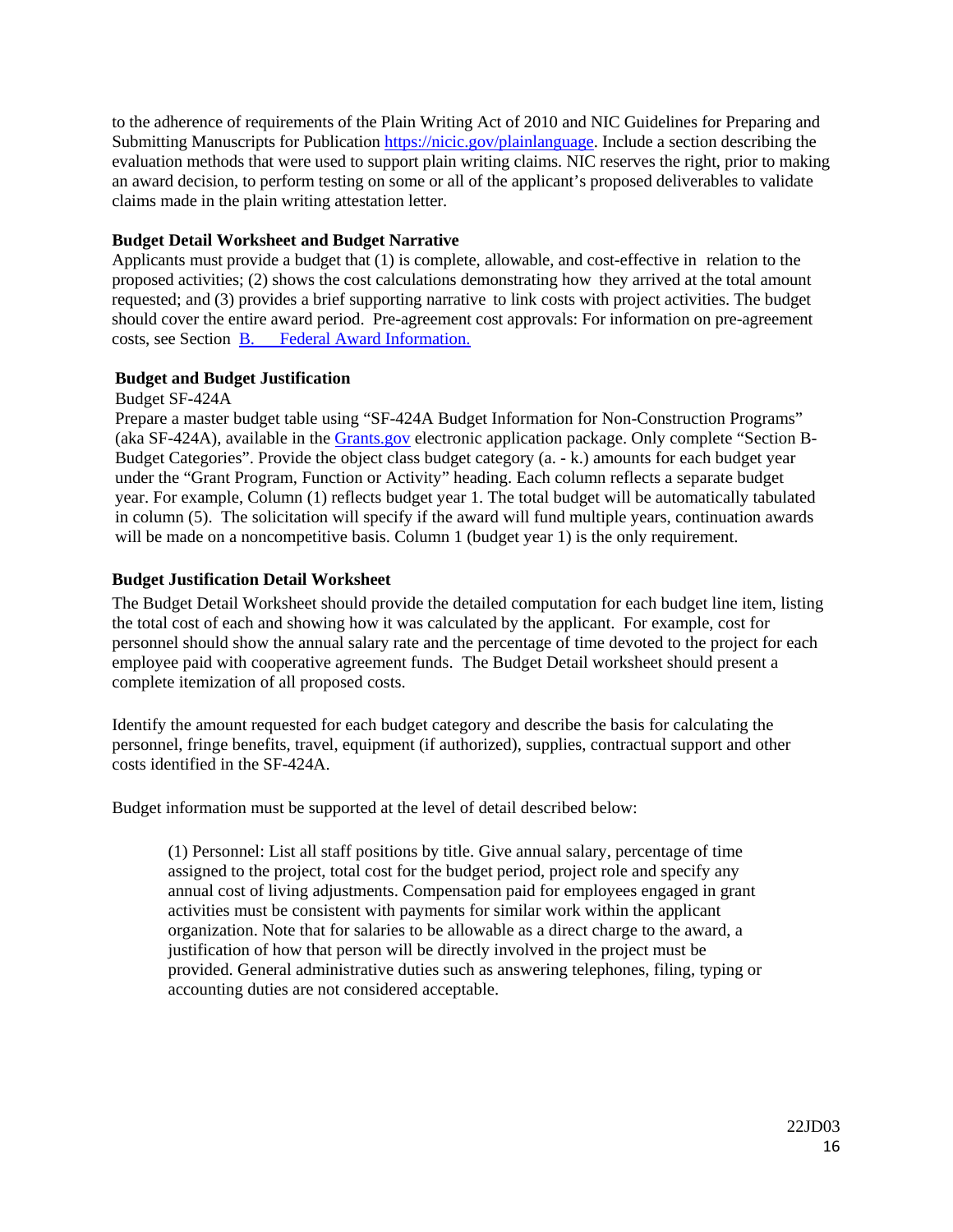Below is a sample computation for Personnel:

| <b>Position/Title</b> | Annual        | $%$ of                         | Year 1    | $Year 2^*$ | Year $3^*$ | <b>Total</b> |
|-----------------------|---------------|--------------------------------|-----------|------------|------------|--------------|
|                       | <b>Salary</b> | <b>Time</b><br><b>Assigned</b> |           |            |            |              |
|                       |               | to Project                     |           |            |            |              |
| Project               | \$70,000      | 50%                            | \$35,000  | \$36,050   | \$37,132   | \$108,182    |
| Manager               |               |                                |           |            |            |              |
| Trainer               | \$60,000      | 100%                           | \$60,000  | \$61,800   | \$63,654   | \$185,454    |
| Specialist            | \$45,000      | 100%                           | \$45,000  | \$46,350   | \$47,741   | \$139,091    |
| Design Tech           |               |                                |           |            |            |              |
| <b>Total</b>          |               |                                | \$140,000 | \$144,200  | \$148,527  | \$432,727    |
| <b>Personnel</b>      |               |                                |           |            |            |              |

**\*There is a 3% increase after Year 1 for all personnel for cost of living adjustments**

Note this budget category is limited to persons employed by the applicant organization ONLY. Those employed elsewhere are classified as subawardees, program participants, contractors or consultants. Contractors and consultants should be listed under the "Contractual" budget heading. Subawards made to eligible subrecipients are listed under the "Other" budget heading. Participant support costs such as travel assistance for trainees are listed under the "Other" budget heading.

(2) Fringe Benefits: Identify the percentage used and the basis for its computation. Fringe benefits are for the personnel listed in budget category (1) above and only for the percentage of time devoted to the project. Fringe benefits include but are not limited to the cost of leave, employee insurance, pensions and unemployment benefit plans. The applicant should not combine the fringe benefit costs with direct salaries and wages in the personnel category.

| <b>Position/Title</b> | <b>Base Fringe % Rate</b> | <b>Costs</b> |
|-----------------------|---------------------------|--------------|
| Project Manager       | 47.22%                    | \$16,527     |
| Trainer               | 50.83%                    | \$30,498     |

Below is a sample computation for Fringe Benefits

3) Travel: In a table format, specify the estimated number of trips, purpose of each trip, number of travelers per trip, destinations and other costs for each type of travel for applicant employees. Travel costs for program participants if authorized, should be specified in the "Other" budget category. Explain the need for any travel, paying particular attention to travel outside the United States. Foreign travel includes trips to Mexico and Canada and but does not include trips to Puerto Rico, the U.S. territories or possessions. **If NIC funds will be used for foreign travel, the budget justification must expressly state that the applicant will not use NIC funds for foreign travel without prior written approval by NIC.**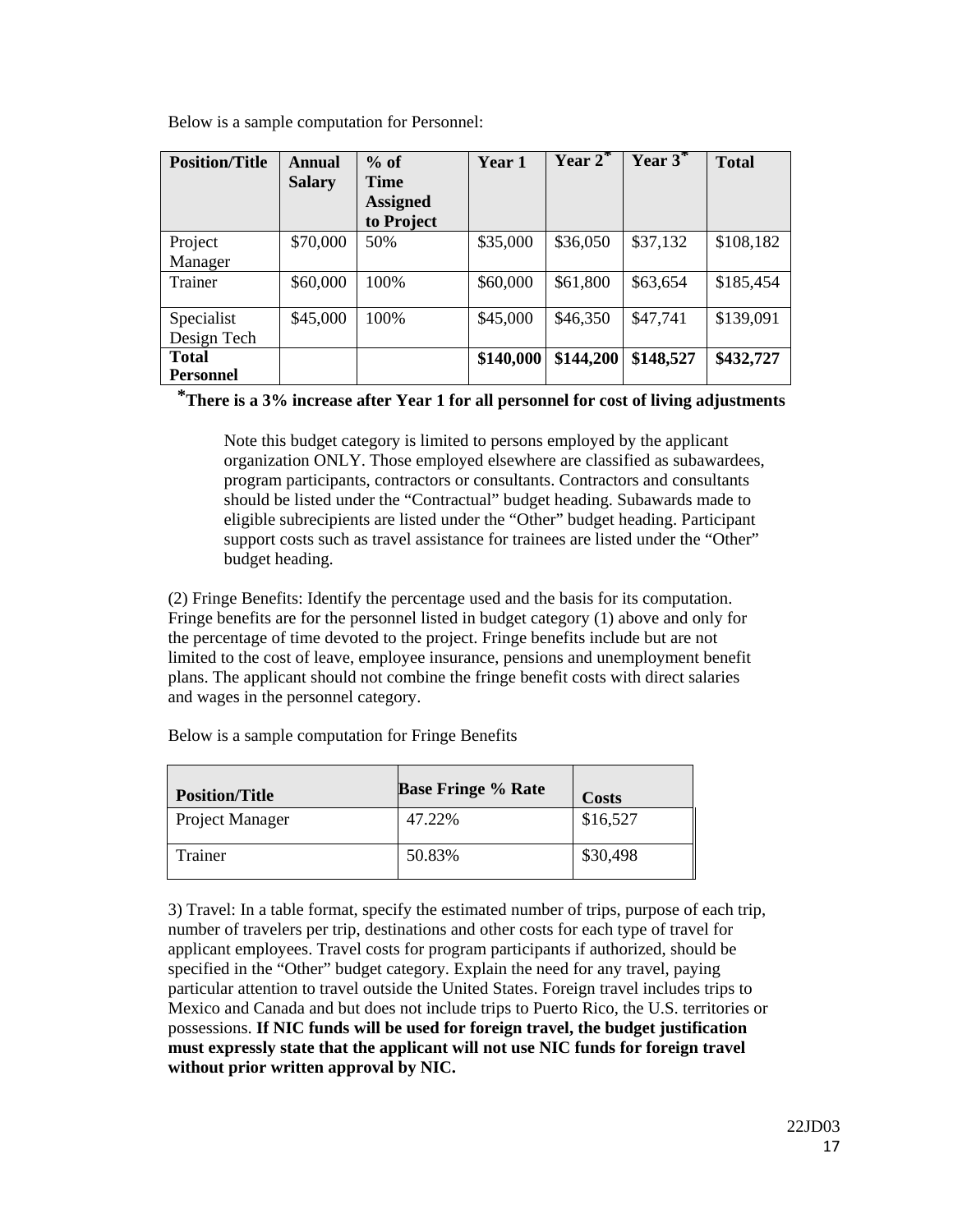Below is a sample computation for Travel:

| <b>Purpose</b>      | Location   | <b>Item</b> | <b>Computation</b>                     | Cost    |
|---------------------|------------|-------------|----------------------------------------|---------|
| of Travel           |            |             |                                        |         |
| State prison visit  | Washington | Lodging     | 4 people x \$100 per night             | \$800   |
|                     | DC         |             | $x 2$ nights                           |         |
|                     |            | Airfare     | 4 people x \$500 round trip            | \$2,000 |
|                     |            |             | Per Diem 4 people x 50 per day x $2.5$ | \$500   |
|                     |            |             | days                                   |         |
| <b>Total Travel</b> |            |             |                                        | \$3,300 |

(4) Equipment: If authorized, identify all tangible, non-expendable personal property to be purchased that has an acquisition cost of \$5,000 or more per unit and a useful life of more than one year. Equipment also includes accessories and services included with the purchase price necessary for the equipment to be operational. It does not include: (1) equipment planned to be leased/rented; or (2) separate equipment service or maintenance contracts. Details such as the type of equipment, cost and a brief narrative on the intended use of the equipment for project objectives are required. Each item of equipment must be identified with the corresponding cost. Particular brands of equipment should not be identified. General-purpose equipment (office equipment, etc.) must be justified as to how it will be used on the project. (Property items with a unit cost of less than \$5,000 are considered supplies).

(5) Supplies: "Supplies" are tangible property other than "equipment" with a per item acquisition cost of less than \$5,000. Include a brief description of the supplies required to perform the work. Costs should be categorized by major supply categories (e.g. office supplies, computing devices, monitoring equipment) and include the estimated costs by category.

(6) Contractual: List the proposed contractual activities along with a brief description of the scope of work or services to be provided, the proposed duration of the contract/procurement, the estimated cost and the proposed procurement method (competitive or non-competitive). **Any procurement of services from individual consultants or commercial firms (including space for workshops) must comply with the competitive procurement requirements of 2 CFR Part 200.317-200.326.** 

Examples of Contractual costs include:

- Consultants Consultants are individuals with specialized skills who are paid at a daily or hourly rate. Participation in the salary rate (excluding overhead) paid to individual consultants retained by recipients or by a recipient's contractors or subcontractors is limited to the maximum daily rate for a Level IV of the Executive Schedule (formerly GS-18), to be adjusted annually.
- Speaker/Trainer Fees Information on speakers should include the fee and a description of the services they are providing.

(7) Other: List each item in sufficient detail for NIC to determine the reasonableness of its cost relative to the program solicitation. "Other" items may include equipment rental, telephone service and utilities and photocopying costs. Note that subawards, such as those with other universities or nonprofit research institutions for members of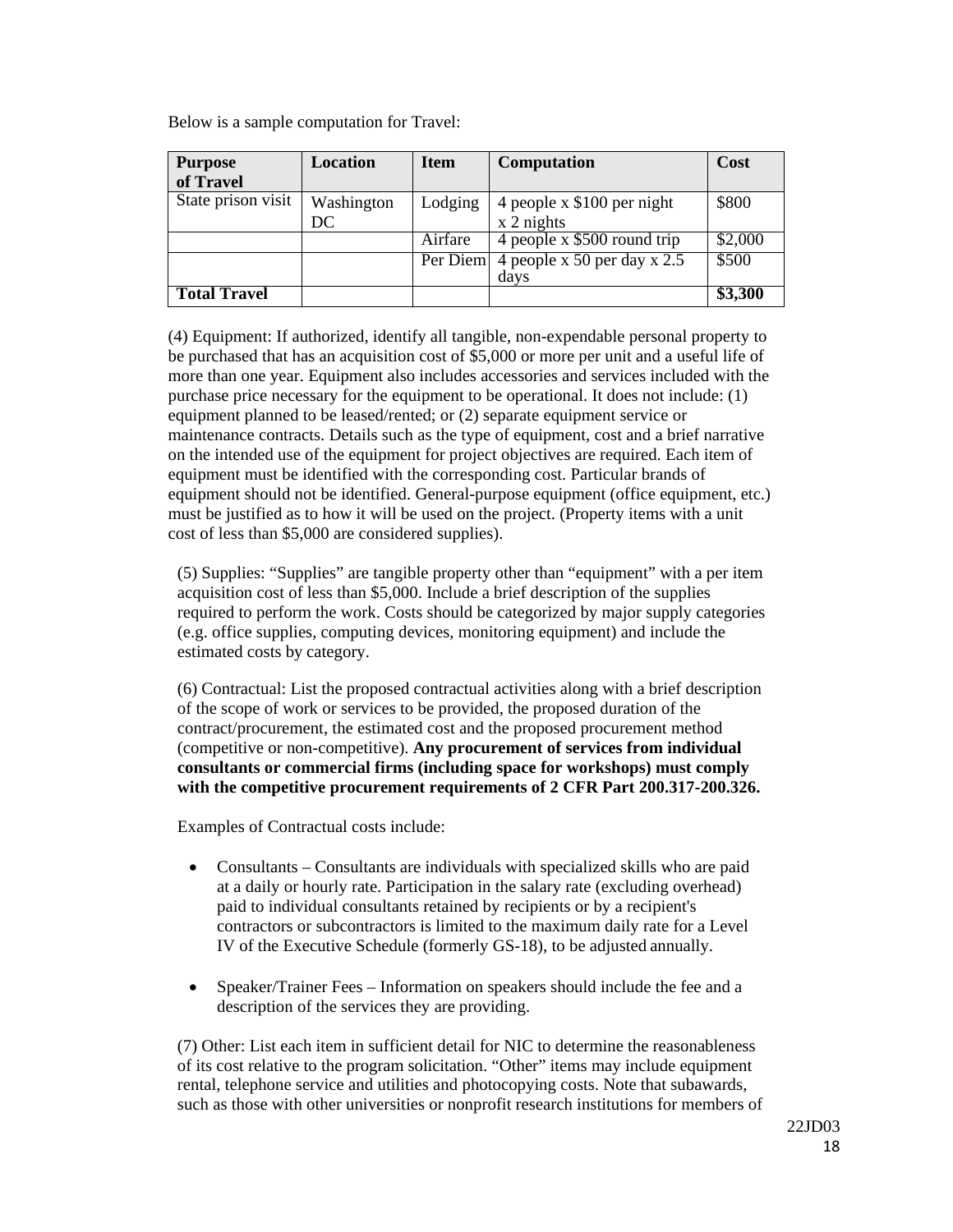the research team, are included in this category. Provide the total costs proposed for subawards as a separate line item in the budget justification and brief description of the activities to be supported for each subaward or types of subawards if the subrecipients have not been identified. Subawards may not be used to acquire services from consultants or commercial firms.

Provide the total costs proposed for participant support costs if authorized as a separate line item in the budget justification and brief description of the costs. If NIC funds will be used for foreign travel by program participants, the budget justification must expressly state that the applicant will not use NIC funds for foreign travel without prior approval by NIC.

Indirect costs (IDC) may be budgeted and charged by recipients of Federal assistance agreements in accordance with 2 CFR Part 200. With the exception of "exempt" agencies and Institutions of Higher Education as noted below, all recipients must have one of the following current (not expired) IDC rates, including IDC rates that have been extended by the cognizant agency:

- Provisional:
- Final;
- Fixed rate with carry-forward;
- Predetermined:
- 10% de minimis rate authorized by 2 CFR 200.414(f)
- "Exempt" state or local governmental departments or agencies are agencies that receive up to and including \$35,000,000 in Federal funding per the department or agency's fiscal year, and must have an IDC rate application developed in accordance with 2 CFR 200 Appendix VII, with documentation maintained and available for audit.
- Institutions of Higher Education must use the IDC rate in place at the time of award for the life of the assistance agreement (unless the rate was provisional at time of award, in which case the rate will change once it becomes final). As provided by 2 CFR Part 200, Appendix  $III(C)(7)$ , the term "life of the assistance agreement", means each competitive segment of the project.

IDCs incurred during any period of the assistance agreement that are not covered by the provisions above are not allowable costs, and must not be drawn down by the recipient. Recipients may budget for IDCs pending approval of their IDC rate by the cognizant Federal agency. However, recipients may not draw down IDCs until their rate is approved.

# <span id="page-18-0"></span>**Budget Narrative**

The budget narrative should thoroughly and clearly describe every category of expense listed in the Budget Detail Worksheet. NIC expects proposed budgets to be complete, cost effective, and allowable (e.g., reasonable, allocable, and necessary for project activities).

Applicants should demonstrate in their budget narratives how they will maximize cost effectiveness of grant expenditures. Budget narratives should generally describe cost effectiveness in relation to potential alternatives and the goals of the project. For example, a budget narrative should detail why planned inperson meetings are necessary, or how technology and collaboration with outside organizations could be used to reduce costs, without compromising quality.

The narrative should be mathematically sound and correspond with the information and figures provided in the Budget Detail Worksheet. The narrative should explain how the applicant estimated and calculated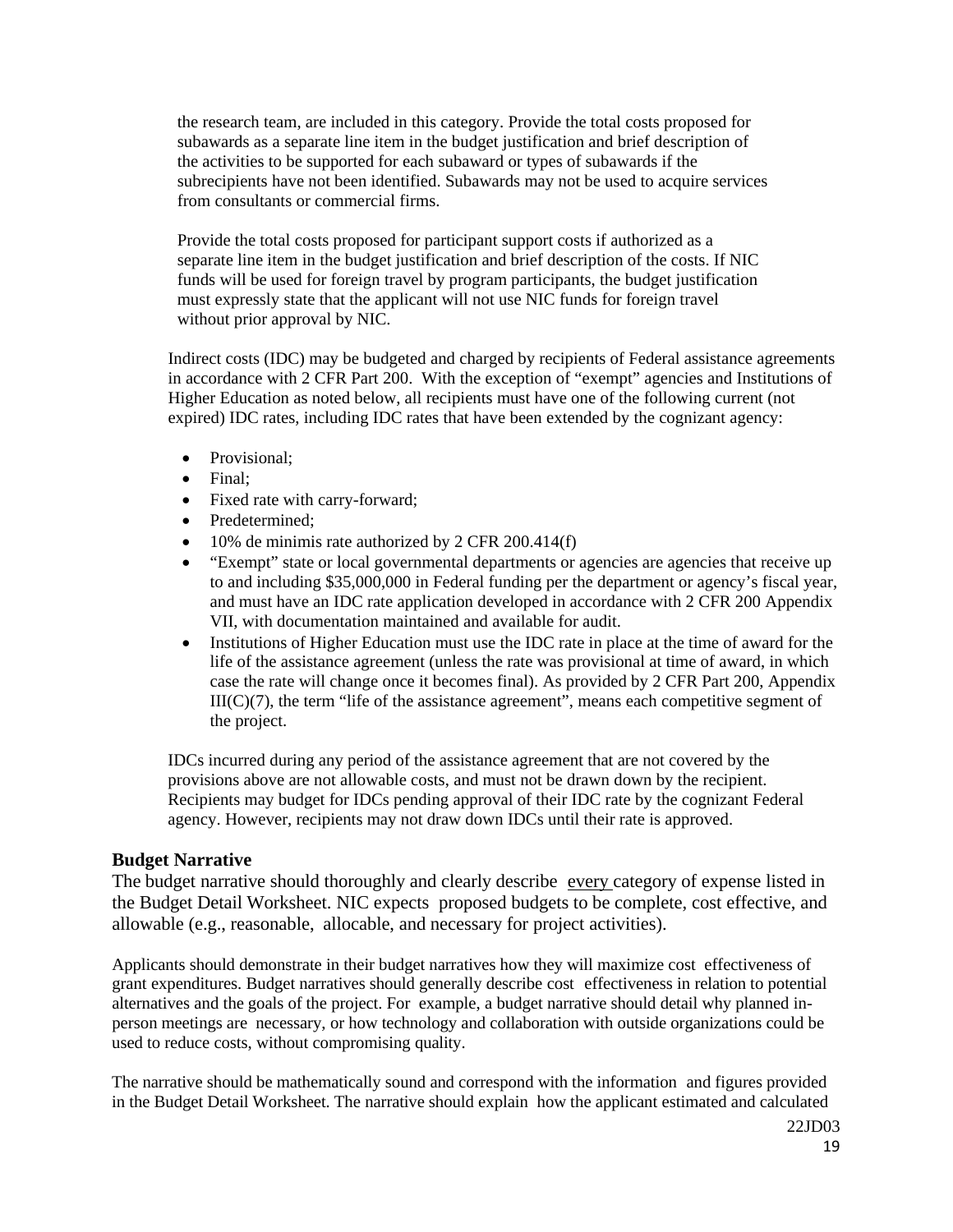all costs, and how they are relevant to the completion of the proposed project. The narrative may include tables for clarification purposes but need not be in a spreadsheet format. As with the Budget Detail Worksheet, the Budget Narrative should be broken down by year.

Noncompetitive procurement contracts in excess of simplified acquisition threshold. If an applicant proposes to make one or more non-competitive procurements of products or services, where the noncompetitive procurement will exceed the simplified acquisition threshold (also known as the small purchase threshold), which is currently set at \$250,000, the application should address the considerations outlined in 2 C.F.R.200.317 - 200.316.

# <span id="page-19-0"></span>**Indirect Cost Rate Agreement (if applicable)**

Indirect costs are allowed only if the applicant has a current federally approved indirect cost rate, this requirement does not apply to units of local government. Attach a copy of the federally approved indirect cost rate agreement to the application. Applicants that do not have an approved rate may request one through their cognizant federal agency, which will review all documentation and approve a rate for the applicant organization, or, if the applicant's accounting system permits, costs may be allocated in the direct cost categories. Indirect costs may be charged to an award only if:

The recipient has a current (unexpired), federally approved indirect cost rate; or the recipient is eligible to use, and elects to use, the "de minimus" indirect cost rate described in the Part 200 Uniform Requirements as set out at 2 C.F.R. 200.414

## <span id="page-19-1"></span>**Tribal Authorizing Resolution**

Tribes, tribal organizations, or third parties proposing to provide direct services or assistance to residents on tribal lands should include in their applications a resolution, letter, affidavit, or other documentation, as appropriate, that certifies that the applicant has the legal authority from the tribe(s) to implement the proposed project on tribal lands. In those instances when an organization or consortium of tribes applies for a grant on behalf of a tribe or multiple specific tribes, the application should include appropriate legal documentation, as described above, from all tribes that would receive services or assistance under the award. A consortium of tribes for which existing consortium bylaws allow action without support from all tribes in the consortium (i.e., without an authorizing resolution or comparable legal documentation from each tribal governing body) may submit, instead, a copy of its consortium bylaws with the application.

## <span id="page-19-2"></span>**Applicant Disclosure of High Risk Status**

Applicants are to disclose whether they are currently designated high risk by another federal grant making agency. This includes any status requiring additional oversight by the federal agency due to past programmatic or financial concerns. If an applicant is designated high risk by another federal grant making agency, you must submit the following information to at the time of application submission:

- the federal agency that currently designated the applicant as high risk;
- date the applicant was designated high risk;
- the high risk point of contact name, phone number, and email address, from that federal agency; and
- reasons for the high risk status as set out by the federal awarding agency.

NIC seeks this information to ensure appropriate federal oversight of any grant award. Unlike the Excluded Parties List, this high risk information does not disqualify any organization from receiving an NIC award. However, additional oversight may be included, if necessary, in award documentation. Logic model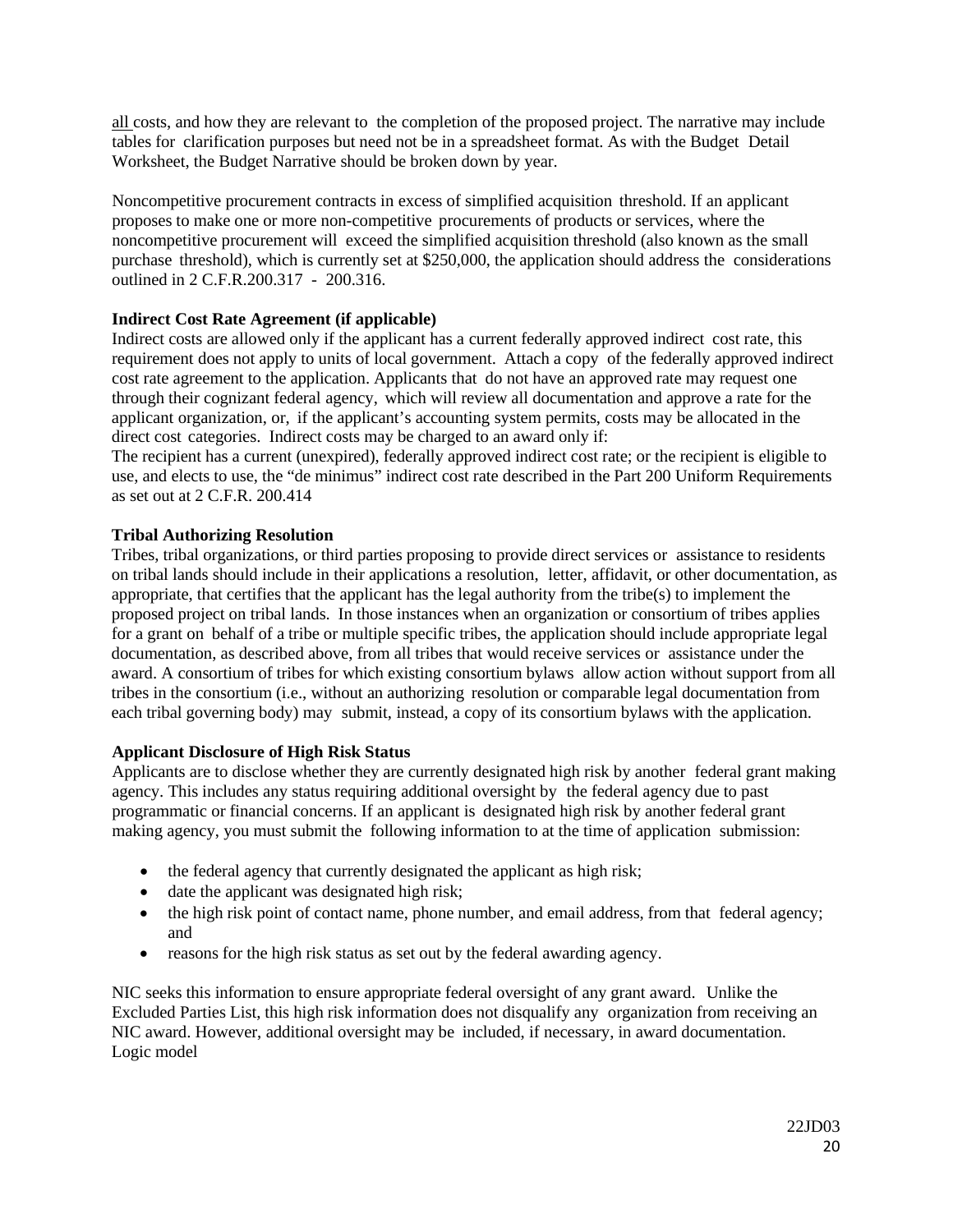## <span id="page-20-0"></span>**Disclosure of Lobbying Activities**

All applicants must complete this information. Applicants that expend any funds for lobbying activities are to provide the detailed information requested on the form Disclosure of Lobbying Activities (SF-LLL) [Lobbying Form.](https://www.grants.gov/documents/19/217976/SFLLL_2_0-V2.0.pdf/ad05c401-3c9c-47d0-afec-7ee26491c878?version=1.0&t=1516738837999) Applicants that do not expend any funds for lobbying activities are to enter "N/A" in the text boxes for item 10 ("a. Name and Address of Lobbying Registrant" and "b. Individuals Performing Services").

## <span id="page-20-1"></span>**Additional Attachments**

Evidence of nonprofit status Proof of  $501(c)$  (3), e.g., a copy of the tax exemption letter from the Internal revenue Service, if applicable. Evidence of for-profit status, e.g., a copy of the articles of incorporation, if a pplicable.

Applicants should submit the following information, as stipulated in the cited pages, as attachments to their applications. While the materials listed below are not assigned specific point values, peer reviewers will, as appropriate, consider these items when rating applications. For example, reviewers will consider résumés and/or letters of support/ memoranda of understanding when assessing "capabilities/competencies." Peer reviewers will not consider any additional information that the applicant submits other than that specified below.

Applicant disclosure of pending applications. Applicants are to disclose whether they have pending applications for federally funded grants or subawards (including cooperative agreements) that include requests for funding to support the same project being proposed under this solicitation and will cover the identical cost items outlined in the budget narrative and worksheet in the application under this solicitation. The disclosure should include both direct applications for federal funding (e.g., applications to federal agencies) and indirect applications for such funding (e.g., applications to state agencies that will subaward federal funds).

NIC seeks this information to help avoid any inappropriate duplication of funding. Leveraging multiple funding sources in a complementary manner to implement comprehensive programs or projects is encouraged and is not seen as inappropriate duplication.

Applicants that have pending applications as described above are to provide the following information about pending applications submitted within the last 12 months:

- the federal or state funding agency;
- the solicitation name/project name; and
- the point of contact information at the applicable funding agency.

| <b>Federal or State Funding</b> | <b>Solicitation Name/Project</b> | <b>Name/Phone/E-mail for Point</b> |  |  |
|---------------------------------|----------------------------------|------------------------------------|--|--|
| <b>Agency</b>                   | <b>Name</b>                      | of Contact at Funding Agency       |  |  |
| DOJ/COPS                        | <b>COPS Hiring Program</b>       | John Doe                           |  |  |
|                                 |                                  | 202-000-0000                       |  |  |
|                                 |                                  | John.doe@doj.gov                   |  |  |
| <b>HHS/Substance Abuse</b>      | Drug Free Mentoring Program      | Jane Doe                           |  |  |
|                                 |                                  | 202-000-000                        |  |  |
|                                 |                                  | Jane.doe@doj.gov                   |  |  |

# **SAMPLE**

Applicants should include the table as a separate attachment, with the file name "Disclosure of Pending Applications," to their application.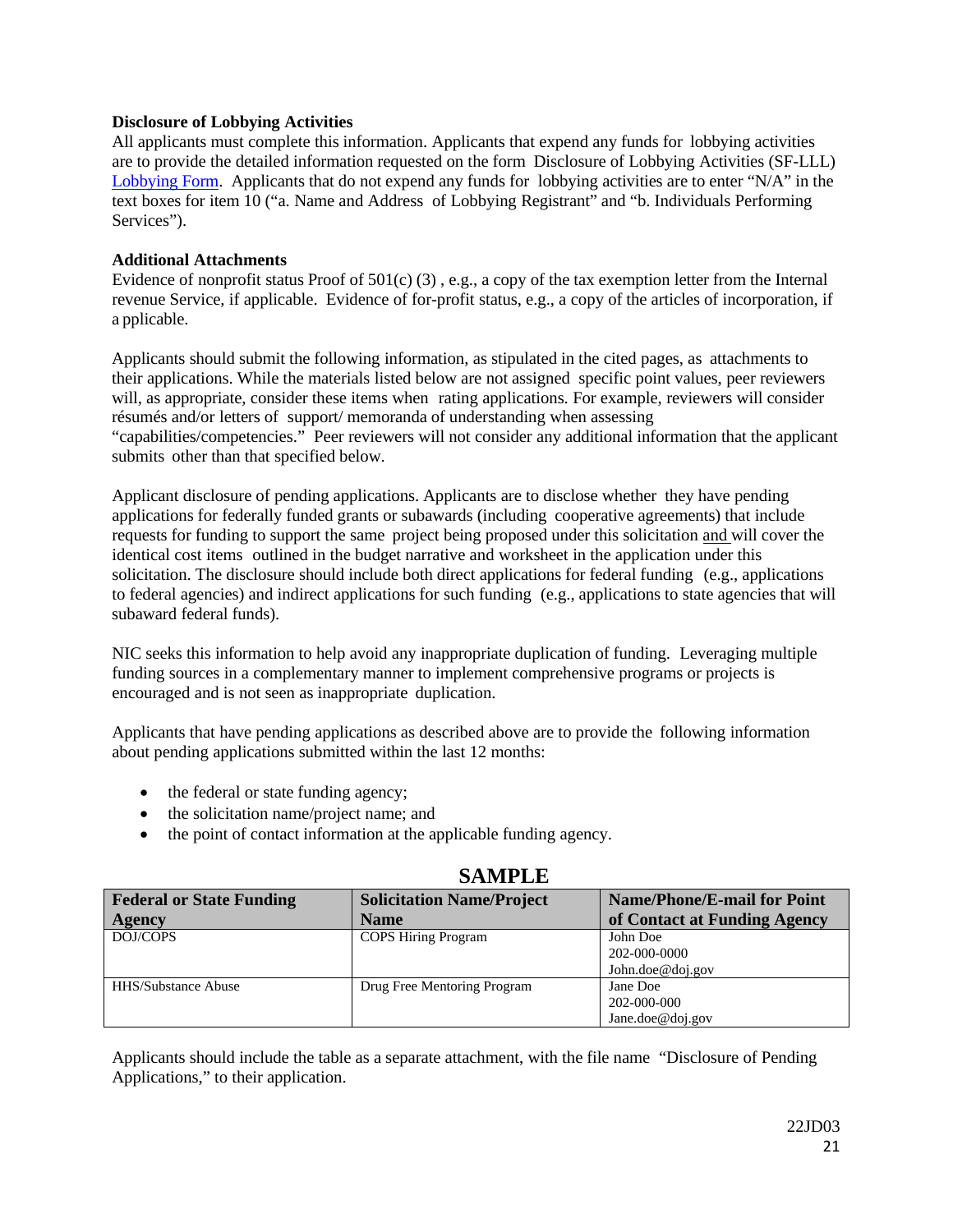Applicants that do not have pending applications as described above are to include a statement to this effect in the separate attachment page (e.g., "[Applicant Name on SF-424] does not have pending applications submitted within the last 12 months for federally funded grants or subawards (including cooperative agreements) that include requests for funding to support the same project being proposed under this solicitation and will cover the identical cost items outlined in the budget narrative and worksheet in the application under this solicitation.").

# **How to Apply**

<span id="page-21-0"></span>Applicants must register in and submit applications through Grants.gov, a "one-stop storefront" to find federal funding opportunities and apply for funding. Find complete instructions on how to register and submit an application [here.](https://www.grants.gov/web/grants/applicants/apply-for-grants.html) Applicants that experience technical difficulties during this process should call the Grants.gov Customer Support Hotline at 800-518-4726 or 606–545–5035, 24 hours a day, 7 days a week, except federal holidays.

# <span id="page-21-1"></span>**Registering with Grants.gov**

A one-time process; however, processing delays may occur, and it can take several weeks for first-time registrants to receive confirmation and a user password. NIC encourages applicants to register several weeks before the application submission deadline. In addition, NIC urges applicants to submit applications 72 hours prior to the application due date to allow time to receive validation messages or rejection notifications from Grants.gov, and to correct in a timely fashion any problems that may have caused a rejection notification.

NIC strongly encourages all prospective applicants to sign up for Grants.gov email notifications regarding this solicitation [https://www.grants.gov/web/grants/manage-subscriptions.html.](https://www.grants.gov/web/grants/manage-subscriptions.html) If this solicitation is cancelled or modified, individuals who sign up with Grants.gov for updates will be automatically notified.

# <span id="page-21-2"></span>**Browser Informatio**n

Grants.gov was built to be compatible with Internet Explorer. For technical assistance with Google Chrome, or another browser, contact Grants.gov Customer Support.

# <span id="page-21-3"></span>**Attachments**

Grants.gov has two categories of files for attachments: "mandatory" and "optional." NIC receives all files attached in both categories. Attachments are also labeled to describe the file being attached (e.g., Project Narrative, Budget Narrative, Other) and are labeled correctly. Do not embed "mandatory" attachments within another file.

# <span id="page-21-4"></span>**File Names and File Types**

Grants.gov only permits the use of certain specific characters in names of attachment files. Valid file names may include only the characters shown in the table below. Grants.gov is designed to reject any application that includes an attachment(s) with a file name that contains any characters not shown in the table below.

| Characters           | <b>Special Characters</b>                                                    |                     |                       |  |
|----------------------|------------------------------------------------------------------------------|---------------------|-----------------------|--|
| Upper case $(A - Z)$ | Parenthesis ()                                                               | Curly braces {      | Square brackets []    |  |
| Lower case $(a - z)$ | Ampersand $(\&)$                                                             | Tilde $(\sim)$      | Exclamation point (!) |  |
| Underscore (         | $\text{Comma}($ ,                                                            | Semicolon $($ ; $)$ | Apostrophe (')        |  |
| Hyphen $(-)$         | At sign $(\omega)$                                                           | Number sign $(\#)$  | Dollar sign $(\$)$    |  |
| Space                | Percent sign $(\% )$                                                         | Plus sign $(+)$     | Equal sign $(=)$      |  |
| Period $(.)$         | When using the ampersand $(\&)$ in XML, applicants must use the " $\&$ amp;" |                     |                       |  |
|                      | format.                                                                      |                     |                       |  |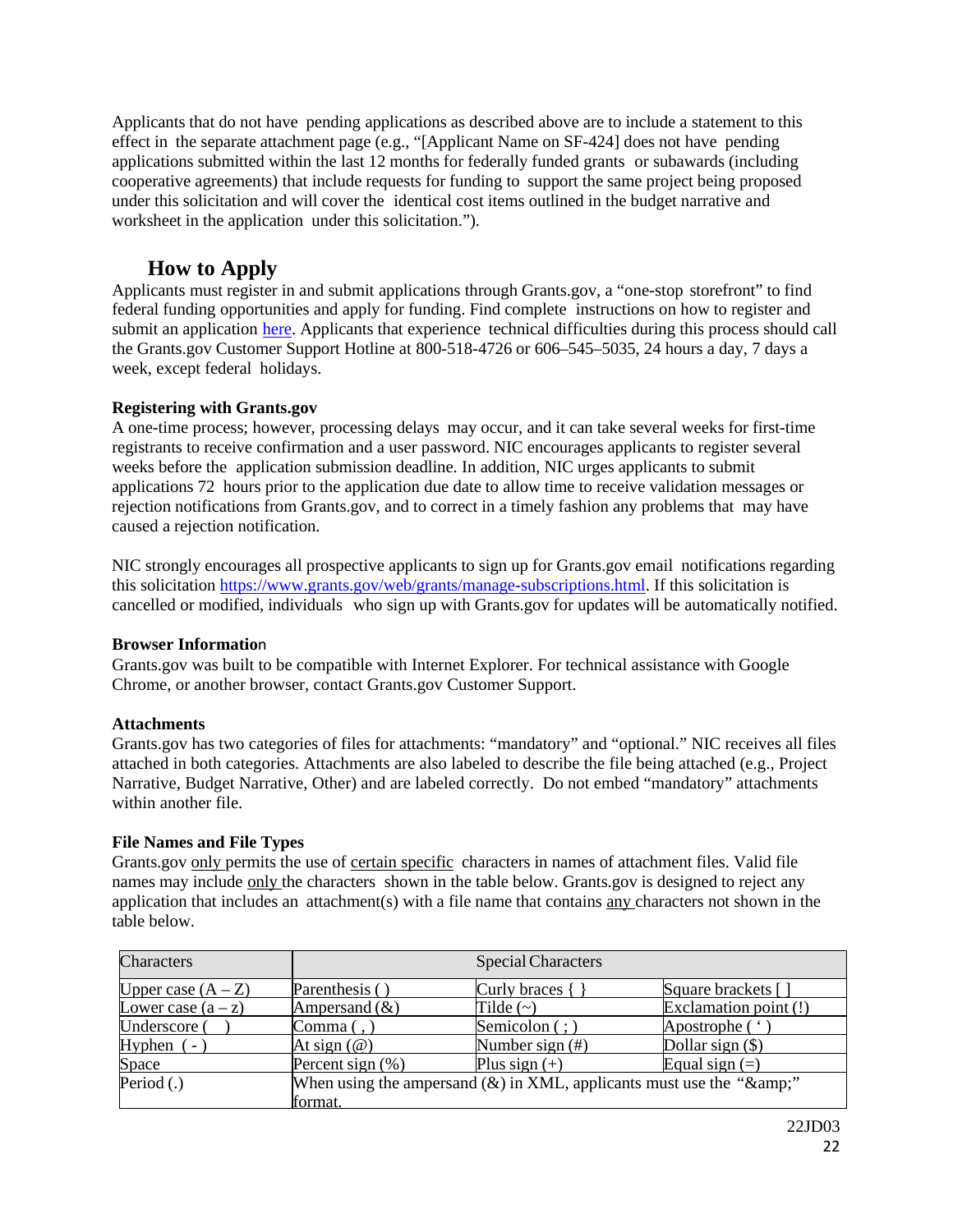# <span id="page-22-0"></span>**All applicants are required to complete the following steps:**

<span id="page-22-1"></span>NIC may not make a federal award to an applicant until the applicant has complied with all applicable SAM registration requirements. If an applicant has not fully complied with the requirements by the time the federal awarding agency is ready to make a federal award, the federal awarding agency may determine that the applicant is not qualified to receive a federal award and use that determination as a basis for making a federal award to another applicant.

# <span id="page-22-2"></span>**Acquire and maintain registration with the System for Award Management (SAM).**

SAM is the repository for standard information about federal financial assistance applicants, recipients, and subrecipients.

Applicants must maintain an active SAM registration with current information, including information on a recipient's immediate and highest level owner and subsidiaries, as well as on all predecessors that have been awarded a Federal contract or grant within the last three years, if applicable, at all times during which it has an active Federal award or an application or plan under consideration by a Federal awarding agency; and provide its unique entity identifier in each application or plan it submits to the Federal awarding agency.

Applicants must be registered in SAM to successfully register in Grants.gov, failure to register with SAM will prevent your organization from applying through Grants.gov . Applicants must continue to maintain and active SAM registration with current information at all times in which it has an active Federal award or an application or plan under consideration by a Federal awarding agency. Information regarding SAM registration and Federal awards can be found in the CFR (Title 2/SubtitleA/Chapter I/Part 25): [https://www.ecfr.gov/on/2022-03-18/title-2/subtitle-A/chapter-I/part-](https://www.ecfr.gov/on/2022-03-18/title-2/subtitle-A/chapter-I/part-25)[25](https://www.ecfr.gov/on/2022-03-18/title-2/subtitle-A/chapter-I/part-25) .

Applicants cannot successfully submit their applications until Grants.gov receives the SAM registration information. The information transfer from SAM to Grants.gov can take as long as 48 hours. NIC recommends that the applicant register or renew registration with SAM as early as possible. NIC may not make a Federal award to an applicant until the applicant has complied with all applicable unique entity identifier and SAM requirements and, if an applicant has not fully complied with the requirements by the time the federal awarding agency is ready to make a Federal award, NIC may determine that the applicant is not qualified to receive a Federal award and may make an award to another applicant.

# **Unique Entity Identifer (UEI) Update:**

[https://www.gsa.gov/about-us/organization/federal-acquisition-service/office-of-systems](https://www.gsa.gov/about-us/organization/federal-acquisition-service/office-of-systems-management/integrated-award-environment-iae/iae-systems-information-kit/unique-entity-identifier-update)[management/integrated-award-environment-iae/iae-systems-information-kit/unique-entity-identifier](https://www.gsa.gov/about-us/organization/federal-acquisition-service/office-of-systems-management/integrated-award-environment-iae/iae-systems-information-kit/unique-entity-identifier-update)[update](https://www.gsa.gov/about-us/organization/federal-acquisition-service/office-of-systems-management/integrated-award-environment-iae/iae-systems-information-kit/unique-entity-identifier-update)

Access information about SAM registration procedures [here.](https://sam.gov/content/home)

**NOTE**: As of April 4, 2022, it is no longer required to obtain a register and obtain DUNS number.

Click [here](http://www.grants.gov/web/grants/applicants/organization-registration.html) for further details SAM, and Grants.gov registration steps and timeframes.

 Submission Dates and Times All applications are due: 11:59pm, July 5, 2022.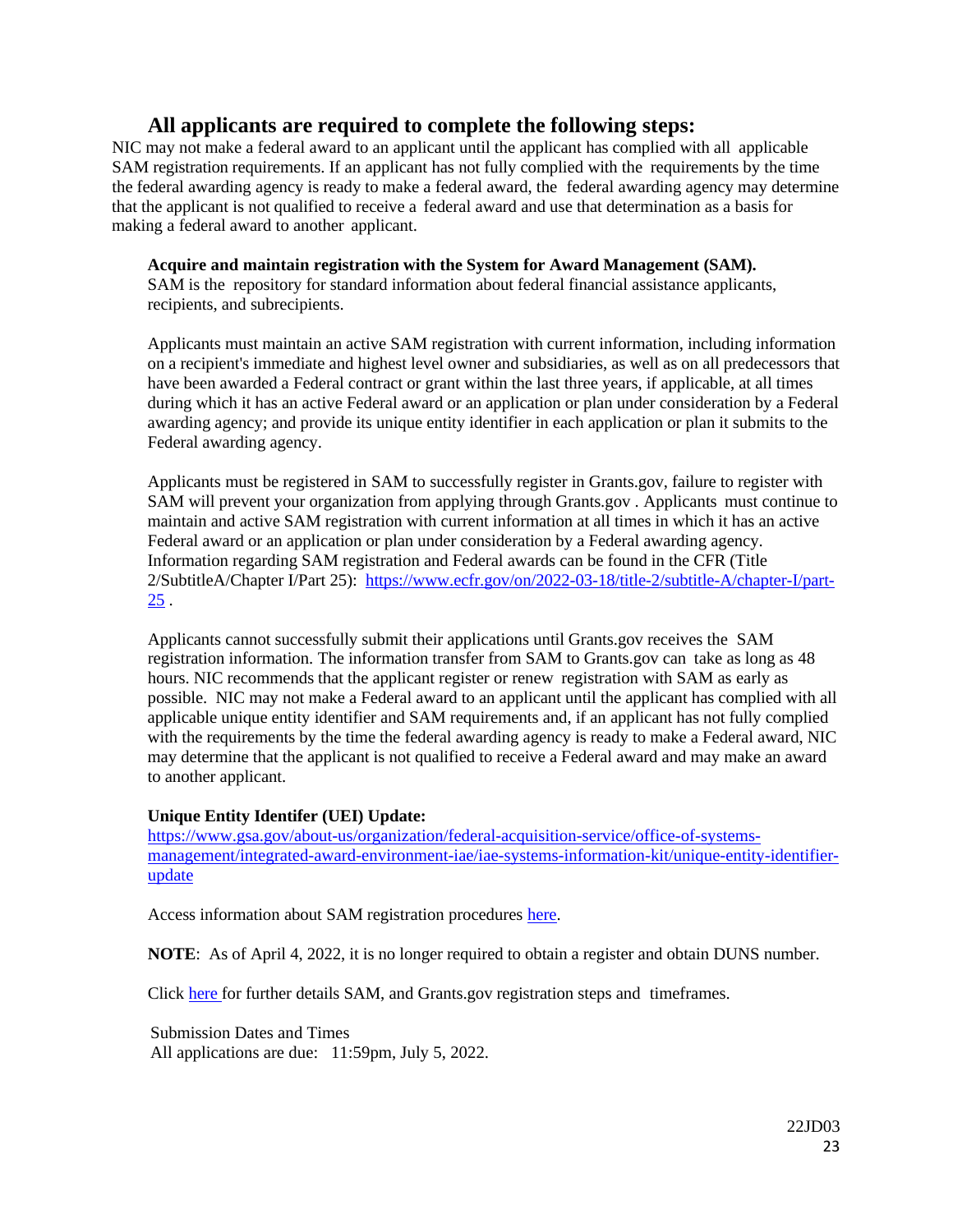## <span id="page-23-0"></span>**Acquire an Authorized Organization Representative (AOR) and a Grants.gov username and password**

Complete the AOR profile on Grants.gov and create a username and password. For more information about the registration process, go [here.](http://www.grants.gov/web/grants/register.html)

Acquire confirmation for the AOR from the E-Business Point of Contact (E-Biz POC). The E-Biz POC at the applicant organization must log into Grants.gov to confirm the applicant organization's AOR. When applications are submitted through Grants.gov, the name of the organization's AOR that submitted the application is inserted into the signature line of the application, serving as the electronic signature. The EBiz POC must authorize individuals who are able to make legally binding commitments on behalf of the organization as an AOR; this step is often missed and it is crucial for valid and timely submissions.

### <span id="page-23-1"></span>**Search for the funding opportunity on Grants.gov**

Use the following identifying information when searching for the funding opportunity on Grants.gov. The Catalog of Federal Domestic Assistance number for this solicitation is 16.602 and the funding opportunity number is NIC-22JD03.

Access Funding Opportunity and Application package from Grants.gov. Select "Apply for Grants" under the "Applicants" column. Enter you email address to be notified of any changes to the opportunity package before the closing date. Click the Workspace icon to use Grants.gov Workspace.

Submit a valid application consistent with this solicitation by following the directions in Grants.gov. Within 24–48 hours after submitting the electronic application, the applicant should receive two notifications from Grants.gov. The first will confirm the receipt of the application and the second will state whether the application has been successfully validated, or rejected due to errors, with an explanation. It is possible to first receive a message indicating that the application is received and then receive a rejection notice a few minutes or hours later. Submitting well ahead of the deadline provides time to correct the problem(s) that caused the rejection. Important: NIC urges applicants to submit applications at least 72 hours prior to the application due date to allow time to receive validation messages or rejection notifications from Grants.gov, and to correct in a timely fashion any problems that may have caused a rejection notification.

# <span id="page-23-2"></span>**How to Submit an Application to the National Institute of Corrections via Grants.gov**

### <span id="page-23-3"></span>**Grants.gov applicants can apply online using Workspace**

Workspace is a shared, online environment where members of a grant team may simultaneously access and edit different webforms within an application. For each funding opportunity announcement (FOA), you can create individual instances of a workspace.

Below is an overview of applying on Grants.gov. For access to complete instructions on how to apply for opportunities, refer to: <https://www.grants.gov/web/grants/applicants/workspace-overview.html>

- Create a Workspace: Creating a workspace allows you to complete it online and route it through your organization for review before submitting.
- *Complete a Workspace*: Add participants to the workspace to work on the application together, complete all the required forms online or by downloading PDF versions, and check for errors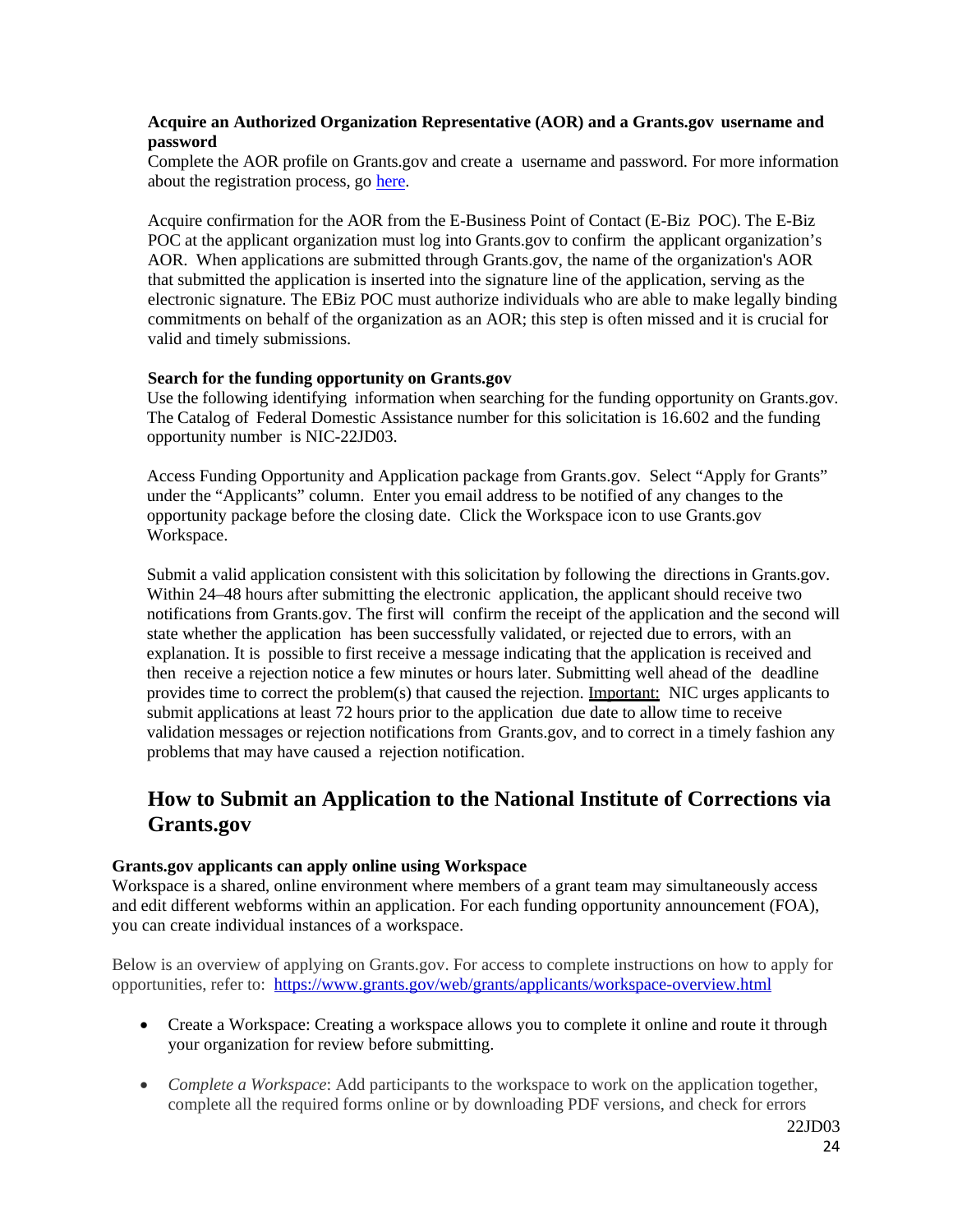before submission. The Workspace progress bar will display the state of your application process as you apply. As you apply using Workspace, you may click the blue question mark icon near the upper-right corner of each page to access context-sensitive help.

*Adobe Reader*: If you decide not to apply by filling out webforms you can download individual PDF forms in Workspace. The individual PDF forms can be downloaded and saved to your local device storage, network drive(s), or external drives, then accessed through Adobe Reader. NOTE: Visit the Adobe Software Compatibility page on Grants.gov to download the appropriate version of the software at: [https://www.grants.gov/web/grants/applicants/adobe-software](https://www.grants.gov/web/grants/applicants/adobe-software-compatibility.html)[compatibility.html](https://www.grants.gov/web/grants/applicants/adobe-software-compatibility.html)

*Mandatory Fields in Forms:* In the forms, you will note fields marked with an asterisk and a different background color. These fields are mandatory fields that must be completed to successfully submit your application.

*Complete SF-424 Fields First*: The forms are designed to fill in common required fields across other forms, such as the applicant name, address, and UEI (Unique Entity Identifer). Once it is completed, the information will transfer to the other forms.

- Submit a Workspace: An application may be submitted through workspace by clicking the Sign and Submit button on the Manage Workspace page, under the Forms tab. Grants.gov recommends submitting your application package at least 24-48 hours prior to the close date to provide you with time to correct any potential technical issues that may disrupt the application submission.
- *Track a Workspace Submission*: After successfully submitting a workspace application, a Grants.gov Tracking Number (GRANTXXXXXXXX) is automatically assigned to the application. The number will be listed on the Confirmation page that is generated after submission. Using the tracking number, access the Track My Application page under the Applicants tab or the Details tab in the submitted workspace.

For additional training resources, including video tutorials, refer to: <https://www.grants.gov/web/grants/applicants/applicant-training.html>

# <span id="page-24-0"></span>**Applicant Support**

Grants.gov provides applicants 24/7 support via the toll-free number 1-800-518-4726 and email at [support@grants.gov.](mailto:support@grants.gov) For questions related to the specific grant opportunity, contact the number listed in the application package of the grant you are applying for.

If you are experiencing difficulties with your submission, it is best to call the Grants.gov Support Center and get a ticket number. The Support Center ticket number will assist the National Institute of Corrections with tracking your issue and understanding background information on the issue.

# <span id="page-24-1"></span>**Timely Receipt Requirements and Proof of Timely Submission**

*Online Submission.* All applications must be received by 11:59 pm Eastern time on the due date established for each program. Proof of timely submission is automatically recorded by Grants.gov. An electronic date/time stamp is generated within the system when the application is successfully received by Grants.gov. The applicant with the AOR role who submitted the application will receive an acknowledgement of receipt and a tracking number (GRANTXXXXXXXX) from Grants.gov with the successful transmission of their application. This applicant with the AOR role will also receive the official date/time stamp and Grants.gov Tracking number in an email serving as proof of their timely submission.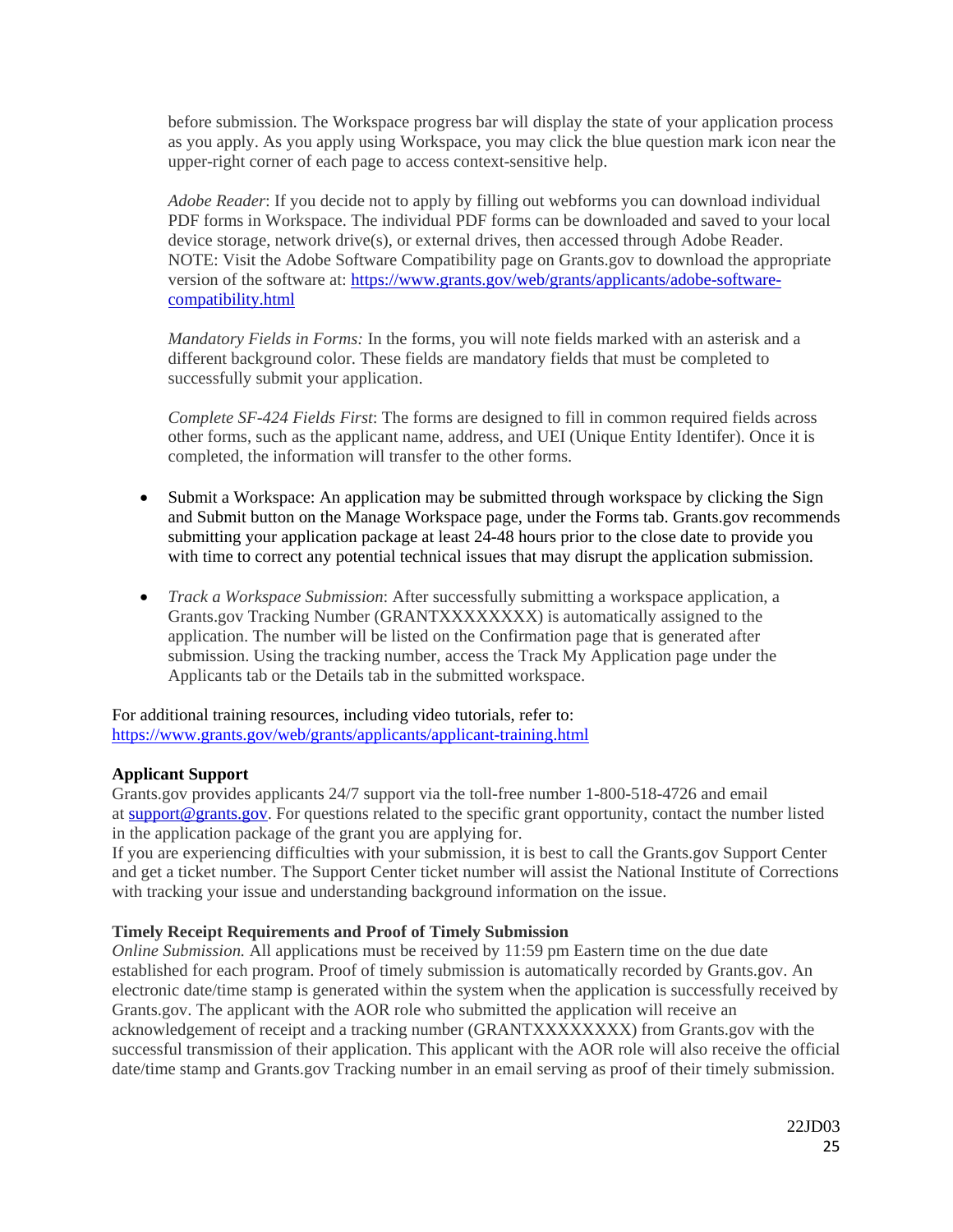When the National Institute of Corrections successfully retrieves the application from Grants.gov, and acknowledges the download of submissions, Grants.gov will provide an electronic acknowledgment of receipt of the application to the email address of the applicant with the AOR role who submitted the application. Again, proof of timely submission shall be the official date and time that Grants.gov receives your application. Applications received by Grants.gov after the established due date for the program will be considered late and will not be considered for funding by the National Institute of Corrections. Applicants using slow internet, such as dial-up connections, should be aware that transmission can take some time before Grants.gov receives your application. Again, Grants.gov will provide either an error or a successfully received transmission in the form of an email sent to the applicant with the AOR role attempting to submit the application. The Grants.gov Support Center reports that some applicants end the transmission because they think that nothing is occurring during the transmission process. Please be patient and give the system time to process the application.

## <span id="page-25-0"></span>**Duplicate applications**

If an applicant submits multiple versions of the same application, NIC will review only the most recent system-validated version submitted. See Note on File Names and File Types under How To [Apply.](#page-21-0)

# <span id="page-25-1"></span>**Experiencing Unforeseen Grants.gov Technical Issues**

Applicants that experience unforeseen Grants.gov technical issues beyond their control that prevent them from submitting their application by the deadline must contact the Grants.gov Customer [Support Hotline](https://www.grants.gov/web/grants/support.html) or the [SAM](https://sam.gov/content/help) Help Desk to report the technical issue and receive a tracking number. The applicant must email the Response Center at **[BOP-NIC/General@bop.gov](mailto:BOP-NIC/General@bop.gov)** within 24 hours after the application deadline and request approval to submit their application. The e-mail must describe the technical difficulties, and include a timeline of the applicant's submission efforts, the complete grant application, the applicant's UEI number, and any Grants.gov Help Desk or SAM tracking number(s). Note: NIC does not automatically approve requests. After the program office reviews the submission and contacts the Grants.gov or SAM Help Desks to validate the reported technical issues, NIC will inform the applicant whether the request to submit a late application has been approved or denied. If NIC determines that the applicant failed to follow all required procedures, which resulted in an untimely application submission, NIC will deny the applicant's request to submit their application.

The following conditions are insufficient to justify late submissions:

- failure to register in SAM or Grants.gov in sufficient time; (SAM registration and renewal can take as long as 10 business days to complete. The information transfer from SAM to Grants.gov can take up to 48 hours.)
- failure to follow Grants.gov instructions on how to register and apply as posted on its website;
- failure to follow each instruction in the NIC solicitation; and
- technical issues with the applicant's computer or information technology environment, including firewalls.

Notifications regarding known technical problems with Grants.gov, if any, are posted on [NIC'](https://www.nicic.gov/)s website.

# <span id="page-25-2"></span>**E. Application Review Information**

# <span id="page-25-3"></span>**Selection Criteria**

The following three (3) selection review criteria will be used to evaluate each application, with the different weight given to each based on the percentage value listed after each individual criteria. For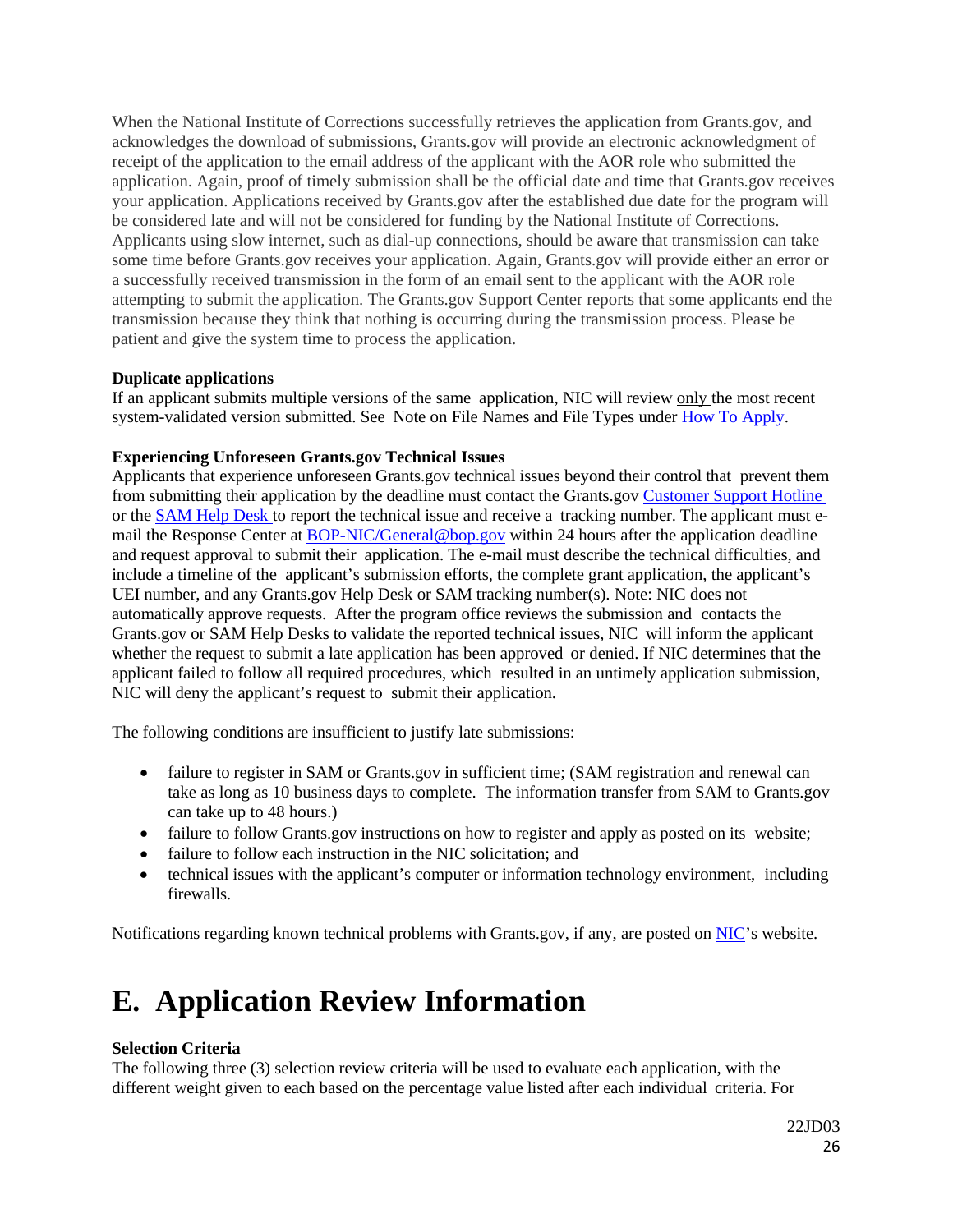example, the first criteria, Programmatic Review, is worth 40 percent of the entire score in the application review process.

## <span id="page-26-0"></span>**Programmatic Review (40)**

- Project tasks adequately discussed?
- Clear statement of how each task will be accomplished?
- New approaches, techniques, or design aspects to enhance the project?

## <span id="page-26-1"></span>**Organizational Review (35)**

- Skills of the proposed project members.
- Organizational capacity to complete all project tasks.
- Realistic and sufficient project and management plans to complete within the time frame.

## <span id="page-26-2"></span>**Management/Administrative Review (25)**

- Identification of reasonable objectives.
- Reasonable justification for inclusion of consultants or partnerships if used.
- Realistic budget proposed.

See section What an Application Should Include for the criteria that the peer reviewers will use to evaluate applications.

### <span id="page-26-3"></span>**Review Process**

NIC is committed to ensuring a fair and open process for awarding grants. NIC reviews the application to make sure that the information presented is reasonable, understandable, measurable, and achievable, as well as consistent with the solicitation.

Peer reviewers will review the applications submitted under this solicitation that meet basic minimum requirements. For purposes of assessing whether applicants have met basic minimum requirements, NIC screens applications for compliance with specified program requirements to help determine which applications should proceed to further consideration for award. Although program requirements may vary, the following are common requirements applicable to all solicitations for funding under NIC grant programs:

- Applications must be submitted by an eligible type of applicant.
- Applications must request funding within programmatic funding constraints (if applicable).
- Applications must be responsive to the scope of the solicitation.
- Applications must include all items designated as "critical elements".
- Applicants will be checked against the General Services Administration's Excluded Parties List.

For a list of critical elements, see "What an Application Should Include" under Section D. Application and Submission Information.

NIC may use internal peer reviewers, external peer reviewers, or a combination, to assess applications meeting basic minimum requirements on technical merit using the solicitation's selection criteria. An external peer reviewer is an expert in the subject matter of a given solicitation who is not a current DOJ employee. An internal reviewer is a current NIC employee who is well-versed or has expertise in the subject matter of this solicitation. A peer review panel will evaluate, score, and rate applications that meet basic minimum requirements. Peer reviewers' ratings and any resulting recommendations are advisory only, although their views are considered carefully. In addition to peer review ratings, considerations for award recommendations and decisions may include, but are not limited to, underserved populations,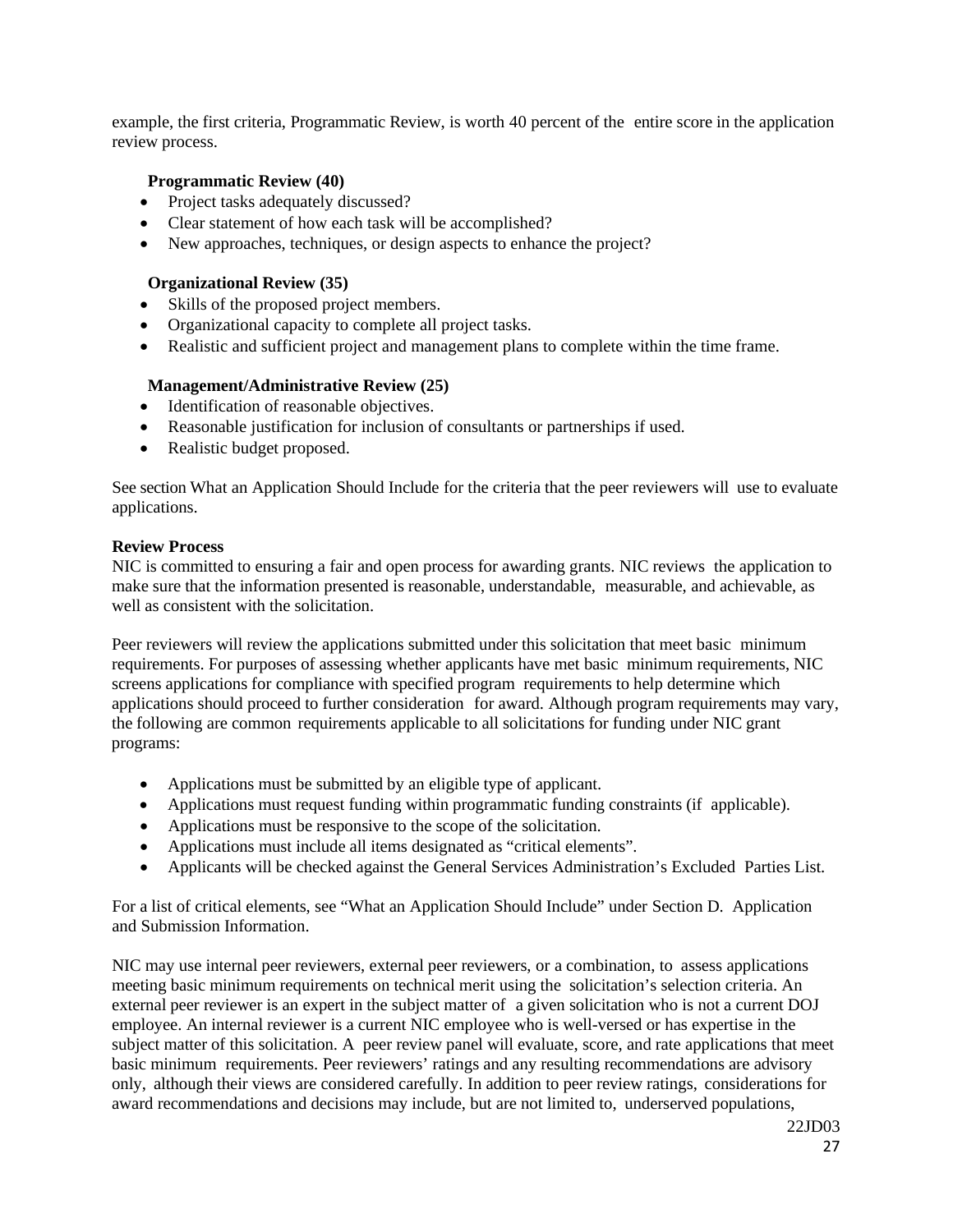geographic diversity, strategic priorities, past performance under prior NIC and NIC awards, and available funding.

NIC reviews applications for potential discretionary awards to evaluate the risks posed by applicants before they receive an award. This review may include but is not limited to the following:

- Financial stability and fiscal integrity.
- Quality of management systems and ability to meet the management standards prescribed in the Financial Guide.
- History of performance.
- Reports and findings from audits.
- The applicant's ability to effectively implement statutory, regulatory, or other requirements imposed on non-Federal entities.
- Proposed costs to determine if the Budget Detail Worksheet and Budget Narrative accurately explain project costs, and whether those costs are reasonable, necessary, and allowable under applicable federal cost principles and agency regulations.

Absent explicit statutory authorization or written delegation of authority to the contrary, all final award decisions will be made by the NIC Director, who may consider factors including, but not limited to, peer review ratings, underserved populations, geographic diversity, strategic priorities, past performance under prior NIC awards, and available funding when making awards.

# <span id="page-27-0"></span>**F. Federal Award Administration Information**

# <span id="page-27-1"></span>**Federal Award Notices**

NIC award notification will be sent from NIC's Office via E-mail, FedEX or USPS within 45 days of the award decision.

### **Modification, Remedies for Noncompliance, Termination**

This Agreement may be modified only by a written instrument executed by the parties. Modifications will be in writing and approved by the Senior Deputy Director/Deputy Director and the authorized representative of the awardee/recipient.

Additional conditions may be imposed by NIC if it is determined that the awardee is non–compliant to the terms and conditions of this agreement. Remedies for Noncompliance can be found in 2 CFR § 200.338.

This Agreement may be terminated consistent with applicable termination provisions for Agreements found in 2 CFR §§ 200.339 through 200.342.

If a termination is due to the awardee's material failure to comply with applicable Federal statutes, regulations, or the terms and conditions of this Federal award, the NIC will issue a written notification to the awardee of NIC's intent to terminate the agreement for material noncompliance in accordance with 2 C.F.R. § 200.340. A notice of NIC's intent to terminate the award for material noncompliance may be appealed to the NIC Director of the NIC within 30 calendar days of receiving the notice. The awardee may provide information and documentation challenging the termination action. The filing of an appeal with the NIC Director shall not stay any determination or action taken by NIC which is the subject of the appeal. Consistent with its obligation to protect the interests of the Federal Government, NIC may take such authorized actions as may be necessary to preserve the status quo pending decision by the NIC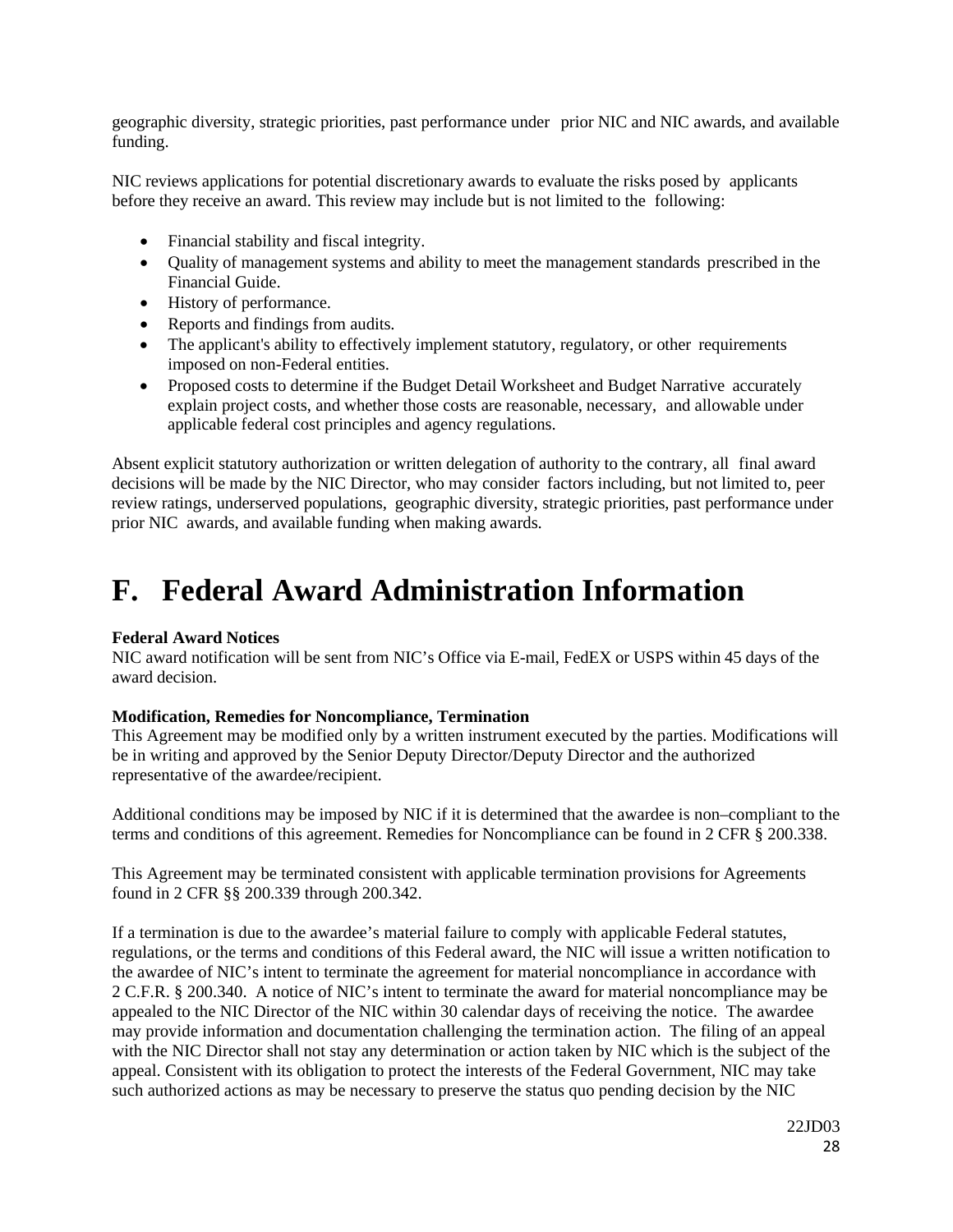Director, or to preserve its ability to provide relief in the event the NIC Director decides in favor of the appellant. The decision of the NIC Director shall be the final decision of the NIC.

### **Rights in Data**

The awardee must grant the Federal Bureau of Prisons, including the NIC, a royalty–free, non–exclusive and irrevocable license to publish, reproduce and use, and dispose of in any manner and for any purpose without limitation, and to authorize or ratify publication, reproduction or use by others, of all copyrightable material, or any subsequently trademarked titles, phrases, words, or symbols first produced or composed under this Agreement by the awardee, its employees or any individual or concern specifically employed or assigned to originate and prepare such material.

## **Payments**

Under this agreement payments will be made in accordance with 2 C.F.R. § 200.305. Pursuant to 2 C.F.R. § 200.305(b)(6), NIC may withhold payments for allowable costs as a remedy for noncompliance in accordance with 2 C.F.R. § 200.338, or if one or more of the circumstances in 2 C.F.R. § 200.305(b)(6)(i) through (iv) apply, which includes the awardee's failure to comply with the project objectives, Federal statutes, regulations, or the terms and conditions of this agreement.

## **Awardee/Recipient Employee Whistleblower Rights and Requirement to Inform Employees of Whistleblower Right**s

This award and employees working on this financial assistance agreement will be subject to the whistleblower rights and remedies in the pilot program on Award Recipient employee whistleblower protections established at 41 U.S.C. 4712 by section 828 of the National Defense Authorization Act for Fiscal Year 2013 (Pub. L. 112–239).

The Award Recipient shall inform its employees in writing, in the predominant language of the workforce, of employee whistleblower rights and protections under 41 U.S.C. 4712.

The Award Recipient shall insert the substance of this clause in all subawards or subcontracts over the simplified acquisition threshold.

## **Conflict of Interest**

The awardee must establish safeguards to prohibit its employees and Subrecipients from using their positions for purposes that constitute or present the appearance of a personal or organizational conflict of interest. The awardee is responsible for notifying the Awarding Officer in writing of any actual or potential conflicts of interest that may arise during the life of this award. Conflicts of interest include any relationship or matter which might place the awardee or its employees in a position of conflict, real or apparent, between their responsibilities under the agreement and any other outside interests. Conflicts of interest may also include, but are not limited to, direct or indirect financial interests, close personal relationships, positions of trust in outside organizations, consideration of future employment arrangements with a different organization, or decision–making affecting the award that would cause a reasonable person with knowledge of the relevant facts to question the impartiality of the awardee and/or awardee's employees and Subrecipients in the matter.

The Awarding Officer and the servicing Ethics Counselor will determine if a conflict of interest exists. If a conflict of interest exists, the Awarding Officer will determine whether a mitigation plan is feasible. Mitigation plans must be approved by the Awarding Officer in writing.

Failure to resolve conflicts of interest in a manner that satisfies the government may be cause for termination of the award. Failure to make required disclosures may result in any of the remedies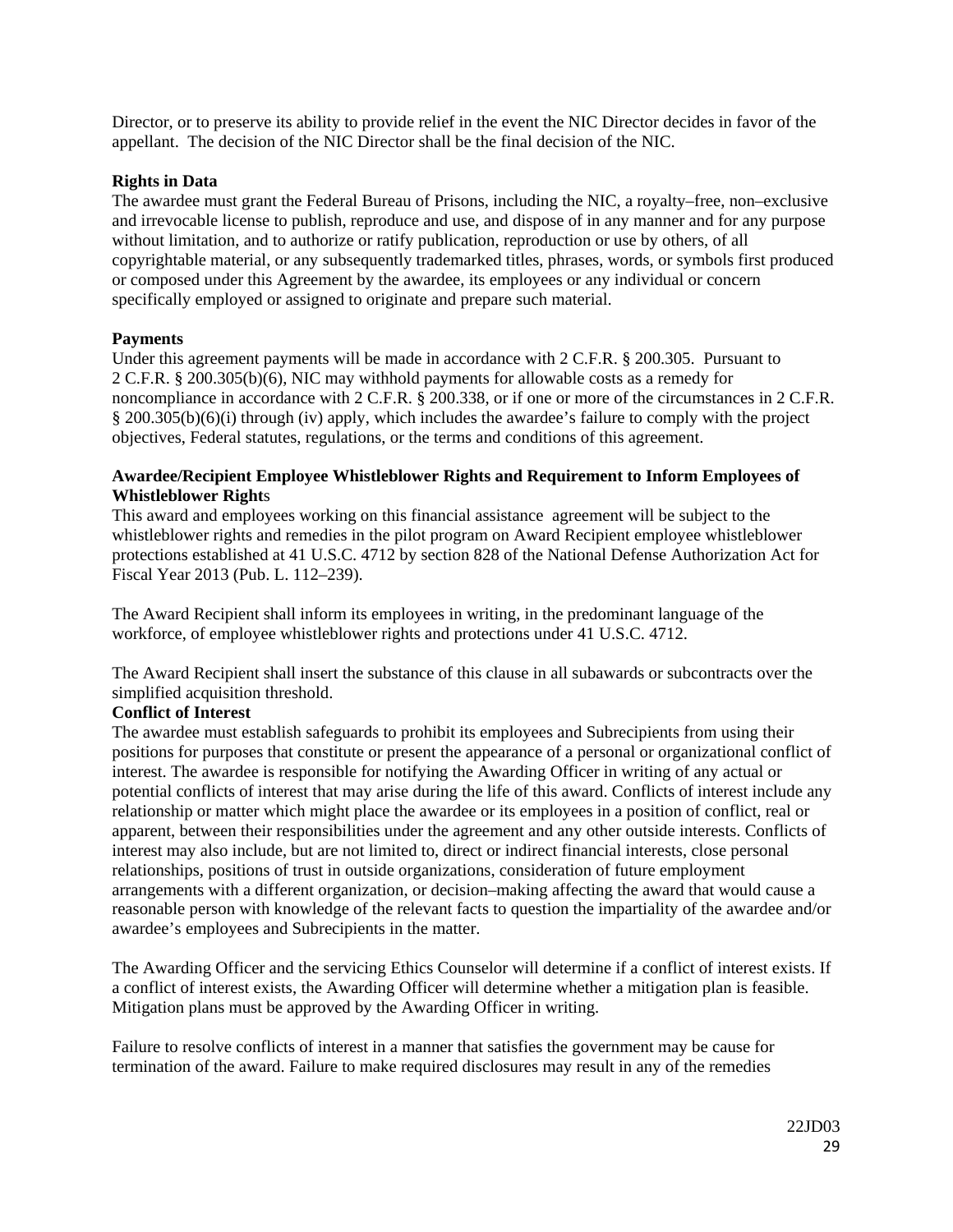described in 2 CFR § 200.338, Remedies/or Noncompliance, including suspension or debarment (see also 2 CFR Part 180).

## <span id="page-29-0"></span>**Administrative, National Policy, and Other Legal Requirements**

If selected for funding, in addition to implementing the funded project consistent with the agencyapproved project proposal and budget, the recipient must comply with award terms and conditions, and other legal requirements, including but not limited to OMB or other federal regulations that will be included in the award, incorporated into the award by reference, or are otherwise applicable to the award. NIC strongly encourages prospective applicants to review the information pertaining to these requirements prior to submitting an application.

As stated above, NIC anticipates that it will make any award from this solicitation in the form of a cooperative agreement. Cooperative agreement awards include standard "federal involvement" conditions that describe the general allocation of responsibility for execution of the funded program. Generallystated, under cooperative agreement awards, responsibility for the day-to-day conduct of the funded project rests with the recipient in implementing the funded and approved proposal and budget, and the award terms and conditions.

Responsibility for oversight and redirection of the project, if necessary, rests with NIC. NIC's role will include the following tasks:

- reviewing and approving major work plans, including changes to such plans, and key decisions pertaining to project operations;
- reviewing and approving major project-generated documents and materials used in the provision of project services; and
- providing guidance in significant project planning meetings and participating in project sponsored training events or conferences.

In addition to any "federal involvement" condition(s), NIC cooperative agreement awards include a special condition specifying certain reporting requirements required in connection with conferences, meetings, retreats, seminars, symposium, training activities, or similar events funded under the award, consistent with NIC policy and guidance on conference approval, planning, and reporting.

### <span id="page-29-1"></span>**Plain Language**

The successful applicant shall ensure that relevant deliverables (with information regarding a service, benefit, or requirement provided by the government) conform to the Plain Writing Act of 2010, meaning that it should contain only writing that is clear and that outlines information in manner that is easy to use. (See<http://www.nicic.gov/plainlanguage> and<https://plainlanguage.gov/law/> for details.) Relevant deliverables covered by this award will be determined in collaboration with the National Institute of Corrections.

### <span id="page-29-2"></span>**Section 508 Accessibility**

The successful applicant shall ensure that all information and communication technologies (ICT) (e.g., Word or PDF documents, video, audio, mobile technologies, or apps) fully conform to all applicable revised Section 508 standards prior to delivery and before final acceptance. See <https://www.section508.gov/>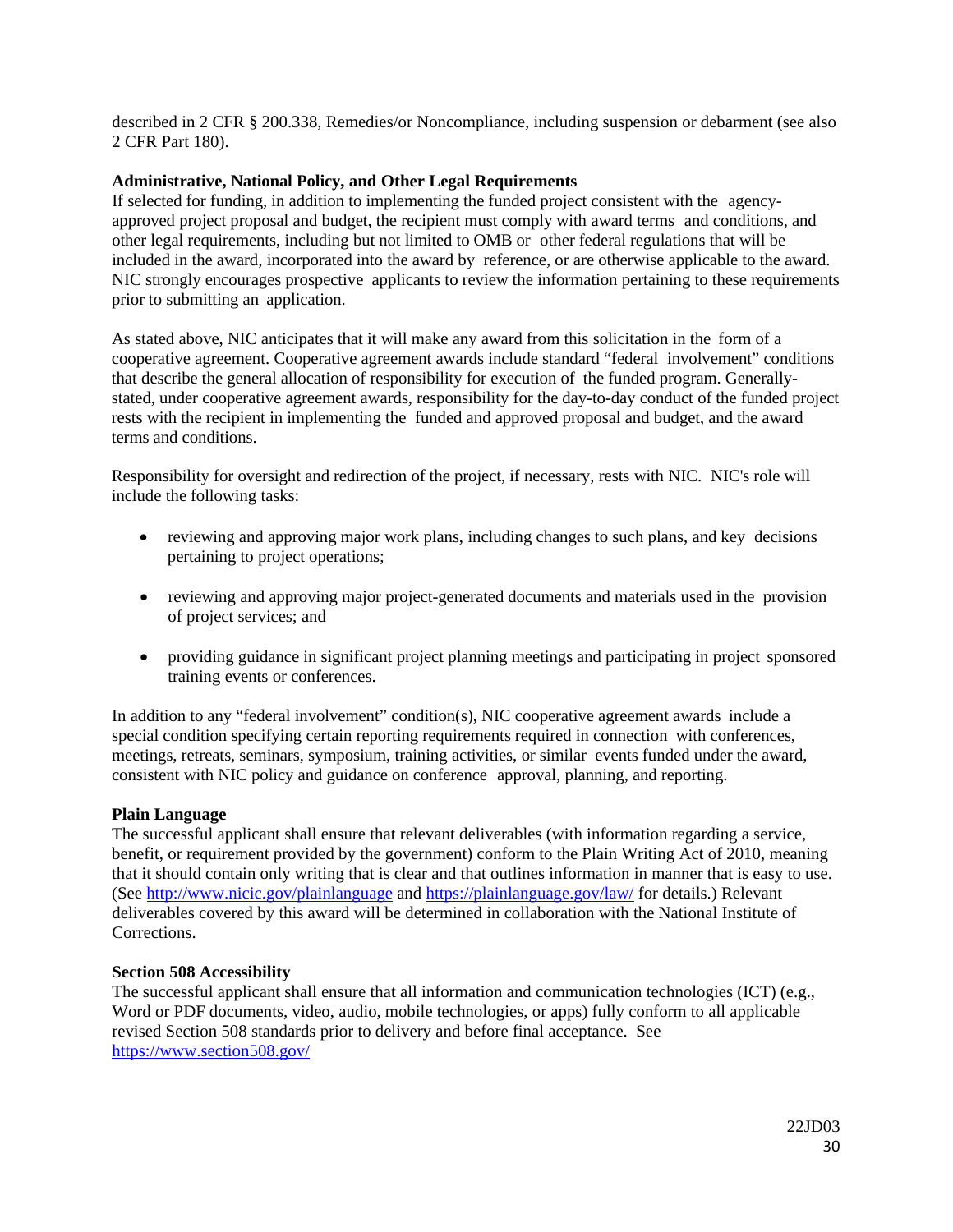The successful applicant shall test and validate all ICT in accordance with the required testing methods. For Microsoft Office and PDF documents, WCAG Level A and AA Conformance test results must be based on the Harmonized Testing Guidance from the AED ACOP (see <http://www.nicic.gov/section508> and<https://section508.gov/best-practices>for details).

Electronic and Information Technology: All electronic and information technology acquired or created through this cooperative agreement must satisfy the accessibility requirements of Section 508 of the Rehabilitation Act <https://www.section508.gov/>

Create Accessible Documents <https://www.section508.gov/create/documents>

Create Accessible PDF's <https://www.section508.gov/create/pdfs>

WCAG: Web Content Accessibility Guidelines <http://www.w3.org/WAI/WCAG21/quickref/?versions=2.0>

ICT: Information and Communication Technology Standards and Guidelines [https://www.access-board.gov/guidelines-and-standards/communications-and-it/about-the-ict](https://www.access-board.gov/guidelines-and-standards/communications-and-it/about-the-ict-refresh/final-rule)[refresh/final-rule](https://www.access-board.gov/guidelines-and-standards/communications-and-it/about-the-ict-refresh/final-rule)

Checklist of Requirements for Federal Websites and Digital Services <https://digital.gov/resources/checklist-of-requirements-for-federal-digital-services/>

## <span id="page-30-0"></span>**Paperwork Reduction Act**

In accordance with the Paperwork Reduction Act (PRA), Cooperative Agreement awardee shall not proceed with collecting information from surveys, questionnaires, or interviews until Project Monitor obtains approval from Office of Management and Budget clearance. For any Cooperative Agreement award involving a requirement to collect or record information calling either for answers to identical questions from 10 or more persons other than Federal employees, or information from Federal employees which is outside the scope of their employment, for use by the Federal Government or disclosure to third parties, the Cooperative Agreement awardee must comply with the PRA of 1995 ( 44 U.S.C. 3501et seq.).

General Information about Post-Federal Award Reporting Requirements

Recipients must submit quarterly financial reports, semi-annual progress reports, final financial and progress reports, and, if applicable, an annual audit report in accordance with 2 CFR 200. Future awards and fund drawdowns may be withheld if reports are delinquent.

Special Reporting requirements may be required by NIC depending on the statutory, legislative or administrative obligations of the recipient or the program.

# <span id="page-30-1"></span>**G. Federal Awarding Agency Contact(s)**

For Federal Awarding Agency Contact(s), see the title page. For contact information for Grants.gov, see the title page.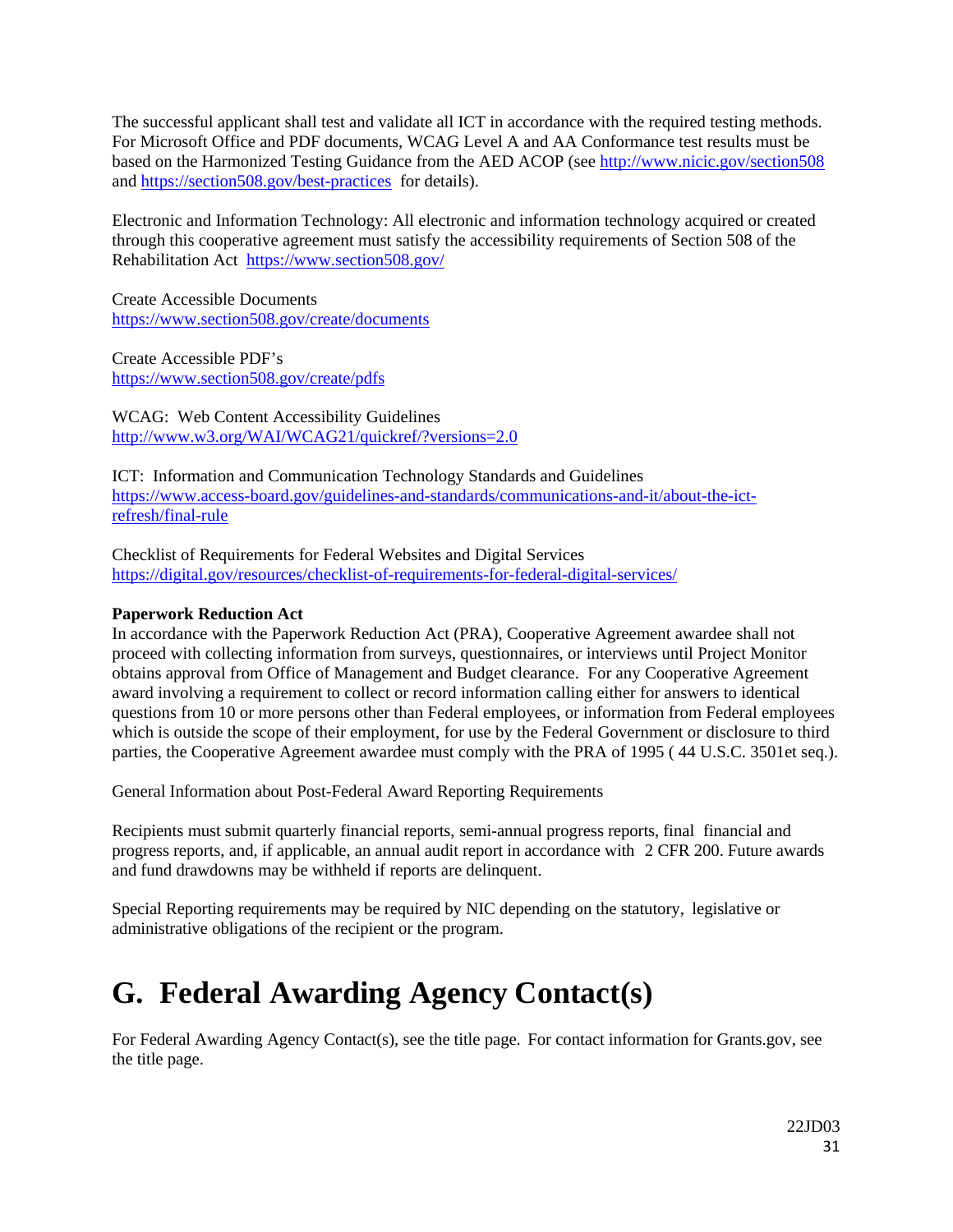# <span id="page-31-0"></span>**H. Other Information**

# <span id="page-31-1"></span>**Provide Feedback to NIC**

To assist NIC in improving its application and award processes, we encourage applicants to provide feedback on this solicitation, the application submission process, and/or the application review/peer review process. Provide feedback to **BOP-NIC/General@bop.gov** 

IMPORTANT: This e-mail is for feedback and suggestions only. Replies are not sent from this mailbox. If you have specific questions on any program or technical aspect of the solicitation, you must directly contact the e-mail listed on the front of this solicitation document. These contacts are provided to help ensure that you can directly reach an individual who can address your specific questions in a timely manner.